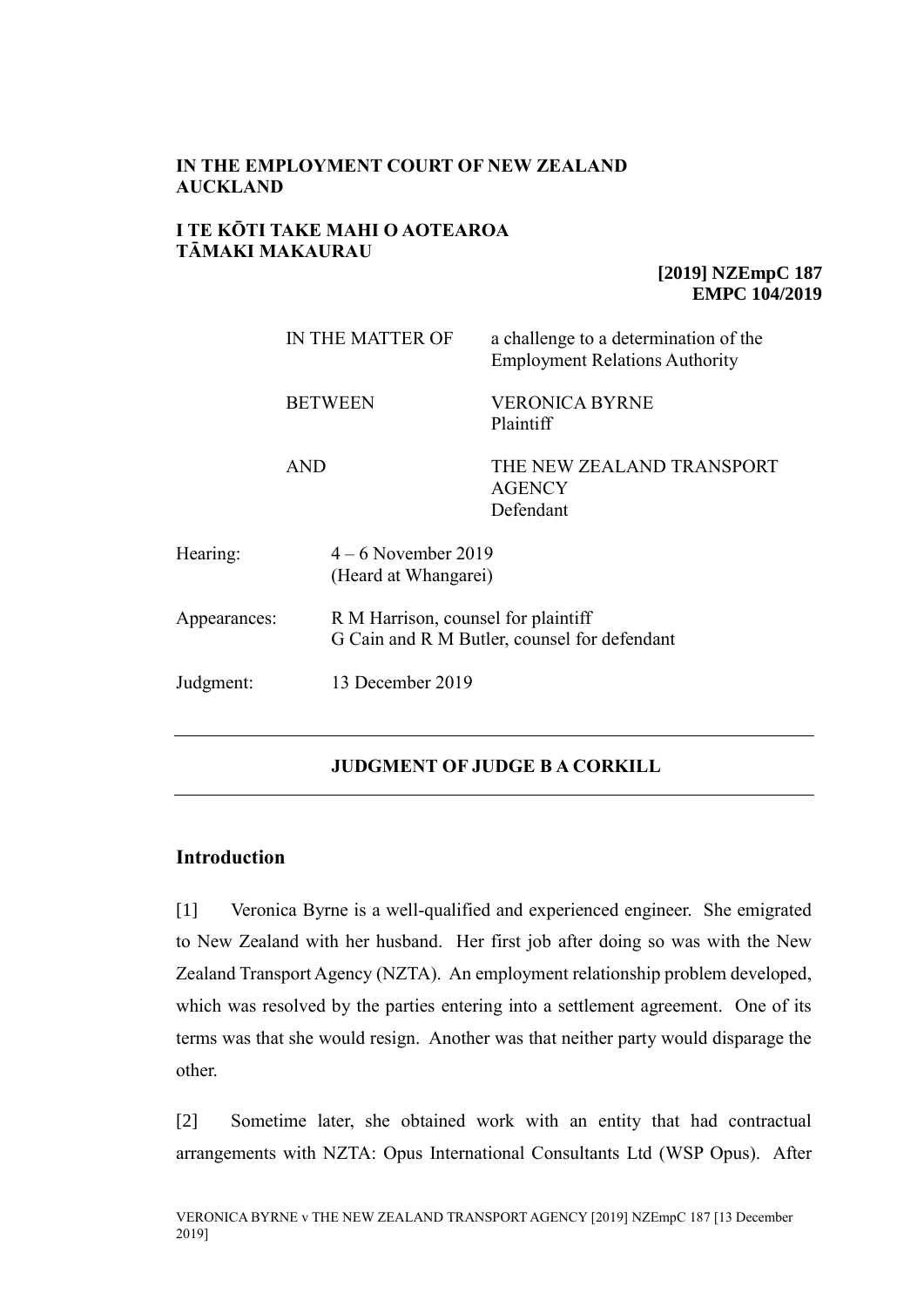some four months of employment with that entity, in which she interacted appropriately with NZTA staff, the agency became concerned that there was a potential health and safety issue for at least one of its employees about to become involved in the project on which Mrs Byrne was working. That concern was based on concerns expressed by that employee who was a near rural neighbour of Mrs Byrne and her husband, as well as statements made by one of her former colleagues. Accordingly, WSP Opus was asked to remove her from her role. No reasons were given by NZTA staff, even when pressed. WSP Opus considered it had no option but to comply with the request and advised Mrs Byrne accordingly.

[3] She says that in all the circumstances she was disparaged in breach of the non-disparagement clause of the settlement agreement.

[4] Mrs Byrne raised an employment relationship problem which came before the Employment Relations Authority. It investigated the matter and dismissed her application for a declaration, a compliance order, and a penalty.<sup>1</sup> It later issued a costs determination, ordering Mrs Byrne to pay a contribution to NZTA's costs of \$7,500.<sup>2</sup> Subsequently, Mrs Byrne brought challenges to both determinations.

[5] This judgment resolves issues raised by the challenge; that is, whether there was a breach of the non-disparagement clause, whether steps taken by NZTA were justified on health and safety grounds, and, if so, whether any remedies should be awarded.

# **Relevant facts**

## *Background*

 $\overline{a}$ 

[6] Mrs Byrne was born and raised in Bolivia. Her first language is Spanish. She is also reasonably fluent in English, although she says she struggles at times with words and meanings.

<sup>1</sup> *Byrne v The New Zealand Transport Agency* [2019] NZERA 179.

<sup>2</sup> *Byrne v New Zealand Transport Agency* [2019] NZERA 283.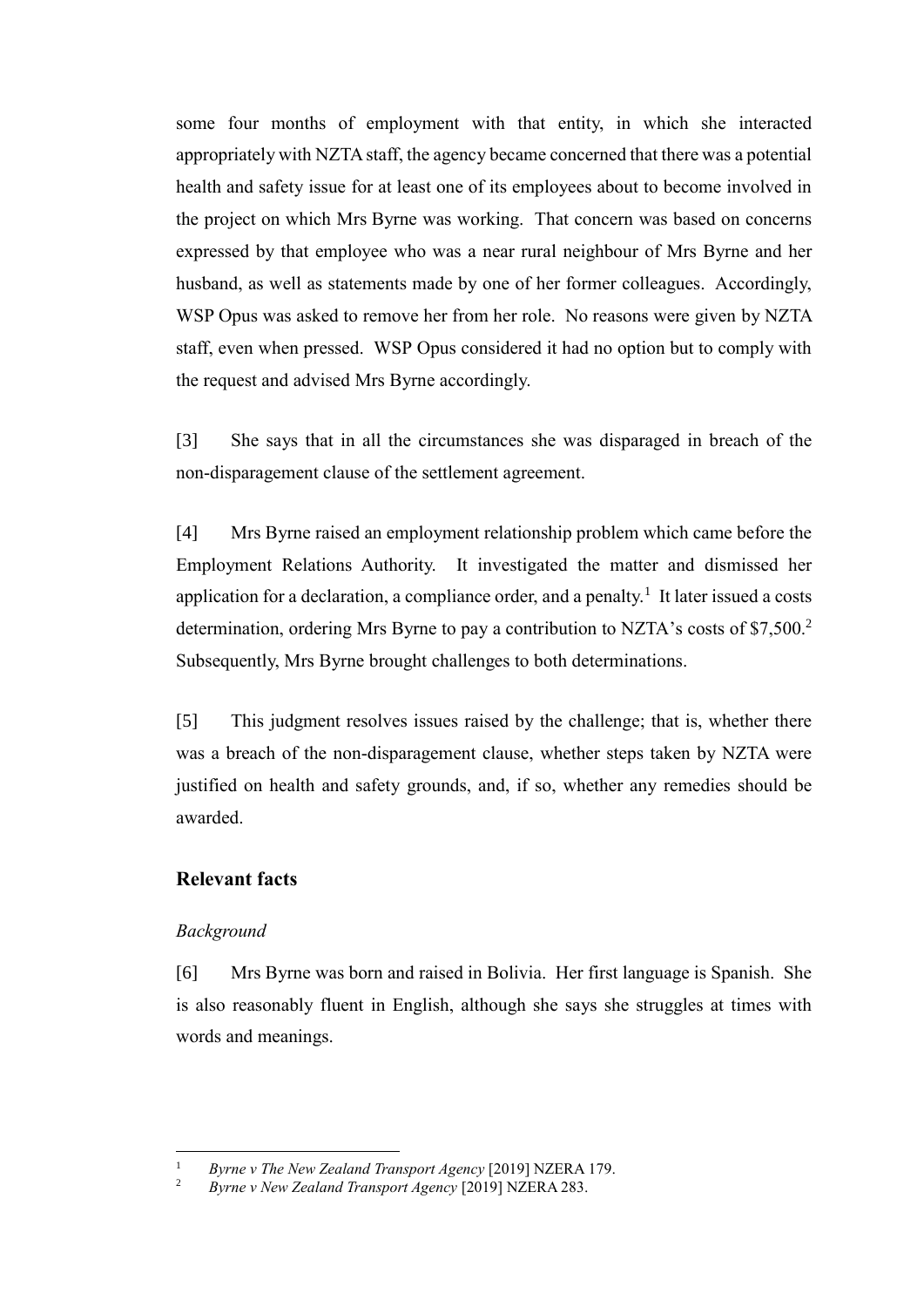[7] She has a Bachelor's Degree in Civil Engineering, with a speciality in transport infrastructure, from the University of San Simone. Between 2004 and 2013, she worked on engineering projects in Bolivia and Papua New Guinea. In the latter location, she met and married Gerard Byrne, a New Zealander.

[8] In 2013, the couple decided to move to New Zealand. They purchased a block of land in Northland. Following that relocation, Mrs Byrne was approached and offered a role with NZTA as Maintenance Contract Manager (MCM) for Northland and Auckland North, based in Whangarei. She signed an individual employment agreement (IEA) on 17 November 2014 and commenced her employment on 12 January 2015.

[9] She thus became a member of the Safety and Network Performance Team for the NZTA. As MCM, she was responsible for delivering what was described as the Network Outcomes Contract (NOC) with Fulton Hogan. Other members of the team were responsible for developing the programme and funding of the NOC, under Jacqui Hori-Hoult, a Whangarei Manager who Mrs Byrne had dealings with from time to time. Mrs Byrne and Ms Hori-Hoult both reported to Mr A, who was based in Auckland.

[10] In the first few months of 2015, Mrs Byrne considered some colleagues were acting aggressively towards her. She felt intimidated by her interactions with them. For their part, Ms Hori-Hoult and Mr B thought she was often belligerent, refusing to listen to them about particular issues such as the use of vehicles available to staff, and how NZTA worked with regard to various processes they were required to operate.

[11] Mrs Byrne then complained to Mr A about treatment of her by colleagues. He arranged a facilitated team meeting to discuss roles and responsibilities, held on 31 July 2015. This did not resolve the relationship problem.

[12] Mr Byrne became increasingly upset at the impact of work issues on Mrs Byrne; he considered she had reached a breaking point. He therefore rang Mr A to ask him what he was doing to protect Mrs Byrne. He also contacted Mr B and,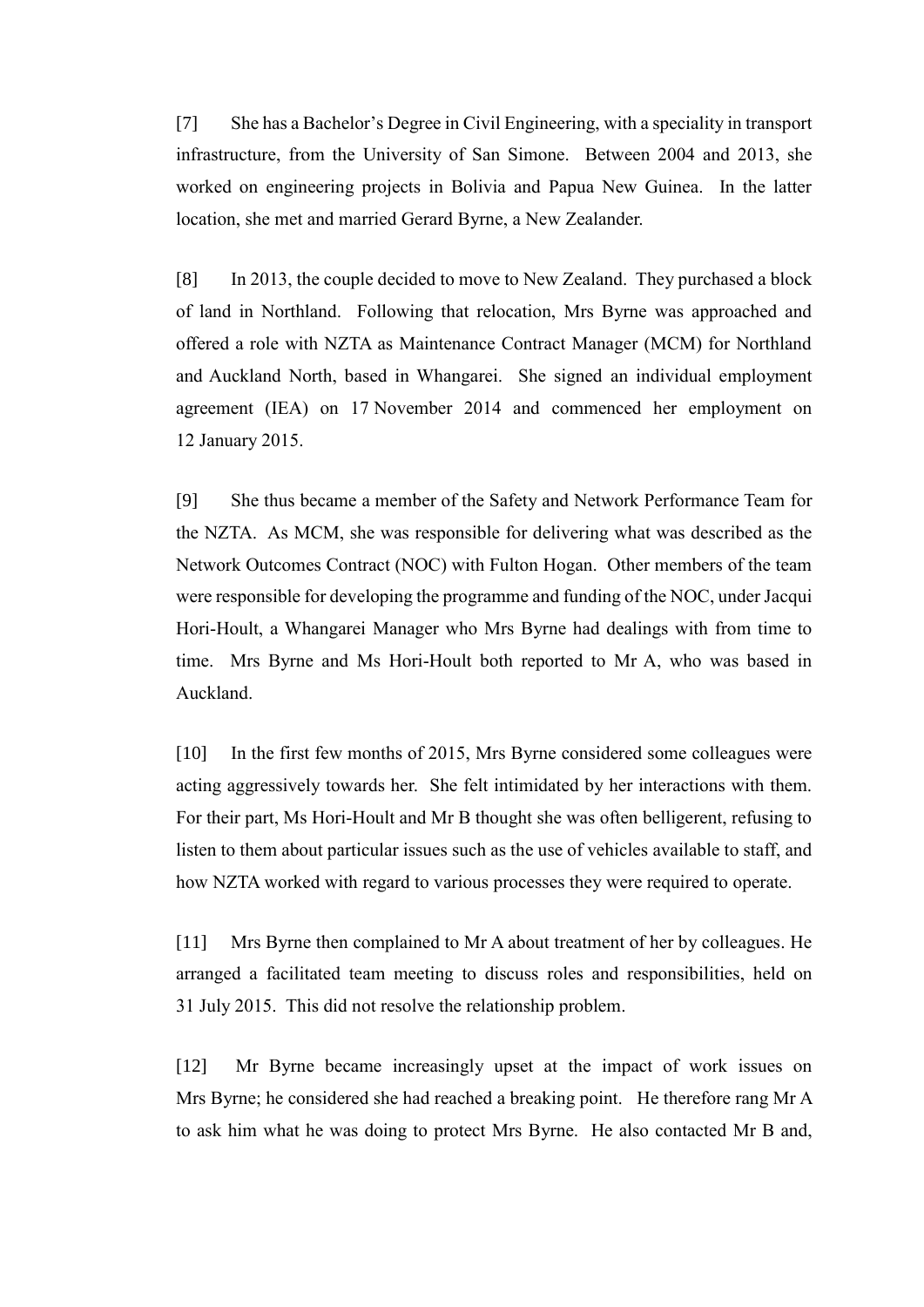according to his evidence, said he should stop harassing Mrs Byrne. Mr B considered that Mr Byrne became abusive and hung up.

[13] It was at that point that Mrs Byrne told Mr A she intended to make a complaint that she was being bullied. Advice was then sought from and given by Mervyn Johnston, Lead Human Resources (HR) Advisor.

[14] This led to Mr Johnston asking Mrs Byrne to provide details of the behaviour which had caused her to become concerned or distressed. She provided a detailed complaint on 1 September 2015, which raised concerns about Mr A, Ms Hori-Hoult, and Mr B. She alleged the three individuals had behaved towards her in a bullying and threatening manner, had undermined her work, and had failed to follow NZTA procedures. She referred to a range of incidents that had occurred from January to August 2015. She said she believed all three should have their employment terminated.

[15] Mr Johnston determined that the issues that had been raised should be discussed at an urgent mediation to establish "an agreed and appropriate way forward". Mediation would not be about addressing the substance of the allegations but would explore acceptable processes for addressing the issues. For the purposes of the intended mediation, staff members were asked to provide an initial response to the allegations. Before the Court were the responses given by Ms Hori-Hoult and Mr B.

[16] In the course of these developments, Mrs Byrne became increasingly upset and anxious about the work-related issues. She commenced counselling, a step which she had never previously undertaken. She said she suffered an emotional breakdown, and that, from having been a confident and professional woman, she found herself questioning her abilities.

[17] Mrs Byrne was also concerned at the difficulties that further processes might entail. She felt that she was somewhat of an outsider given her relatively recent arrival in New Zealand. She also believed language difficulties created problems for her; she said that, at times, she did not always understand what was being said or meant, in a culture which was new to her.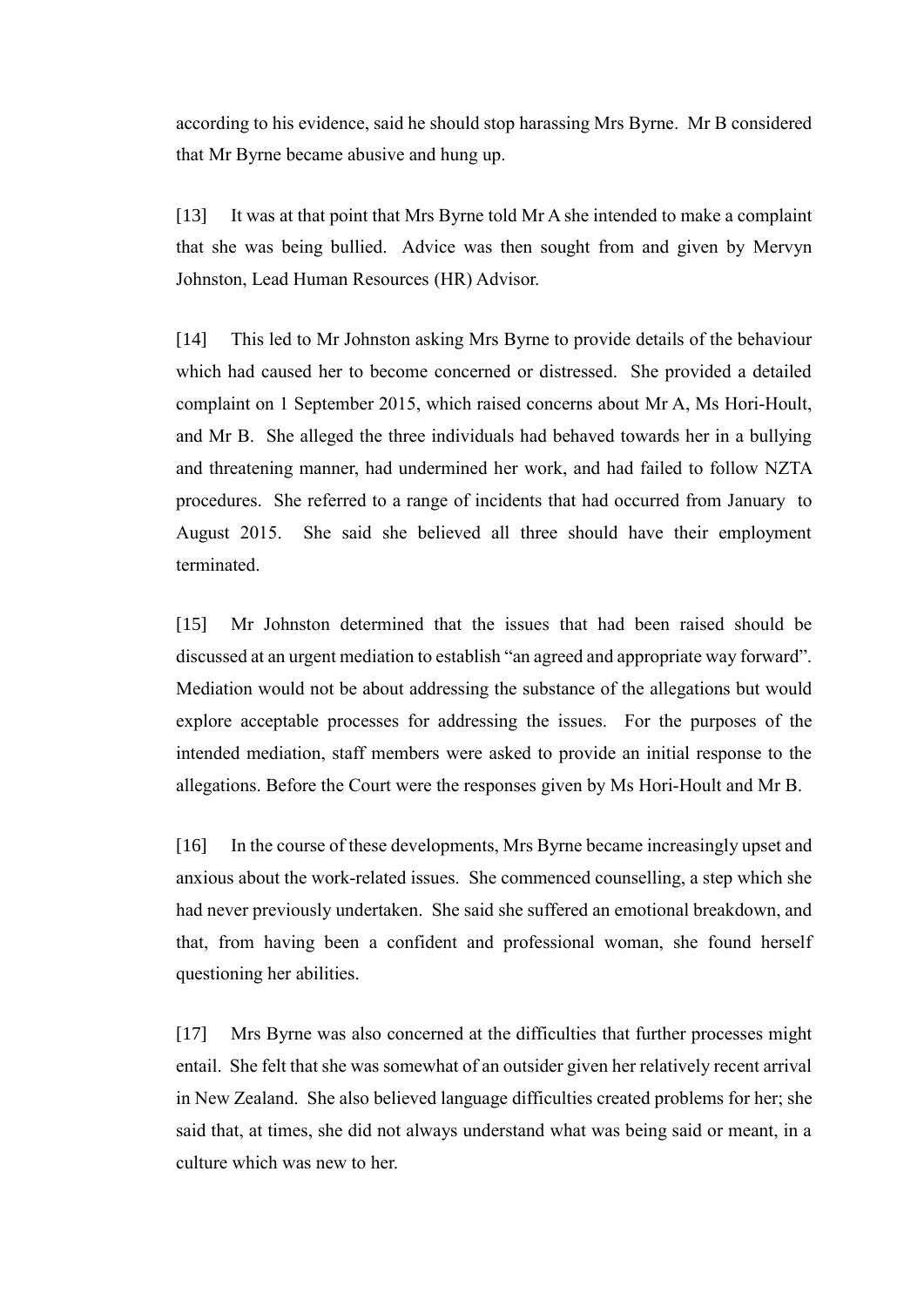[18] On the advice of an employment advocate, Mrs Byrne told Mr Johnston that she would be interested in an exit package. Mr Johnston responded by saying that the agency would be willing to consider any reasonable option.

[19] Mr Byrne felt his wife was not in a fit state to engage with NZTA; he became involved in drafting emails on behalf of his wife to Mr Johnston. As Mr Byrne acknowledged, these communications reflected much of his own frustration and upset as to what was occurring. He accepted that the language and tone of two particular emails were inflammatory; in fact, they were unnecessarily abusive of Mr Johnston and other NZTA staff.

[20] Mrs Byrne's employment advocate then became directly involved in resolving the employment relationship problem. Confidential negotiations occurred, in which it was agreed Mrs Byrne's employment would be terminated by her resigning on 18 September 2015, and that the various complaints would not be investigated, along with other agreed terms.

[21] The terms of settlement were recorded in a record of settlement signed by a mediator under s 149 of the Employment Relations Act 2000 (the Act) on 17 September 2015.

[22] The document contained these provisions:

- 8. The terms of this Agreement, the fact that a settlement has been reached, and all discussions leading up to and surrounding the settlement, are strictly confidential to the parties and their legal representatives, except:
	- (a) As required by law and the Agency's public reporting obligation; and
	- (b) The employee may disclose the terms of settlement to her spouse, subject to them observing the confidentiality obligations in this clause.
- 9. Both parties agree that they will not make any disparaging remarks about the other to any third party.

...

...

[23] The document also recorded that Mrs Byrne would continue to comply with her obligations of confidentiality under her employment agreement with NZTA, which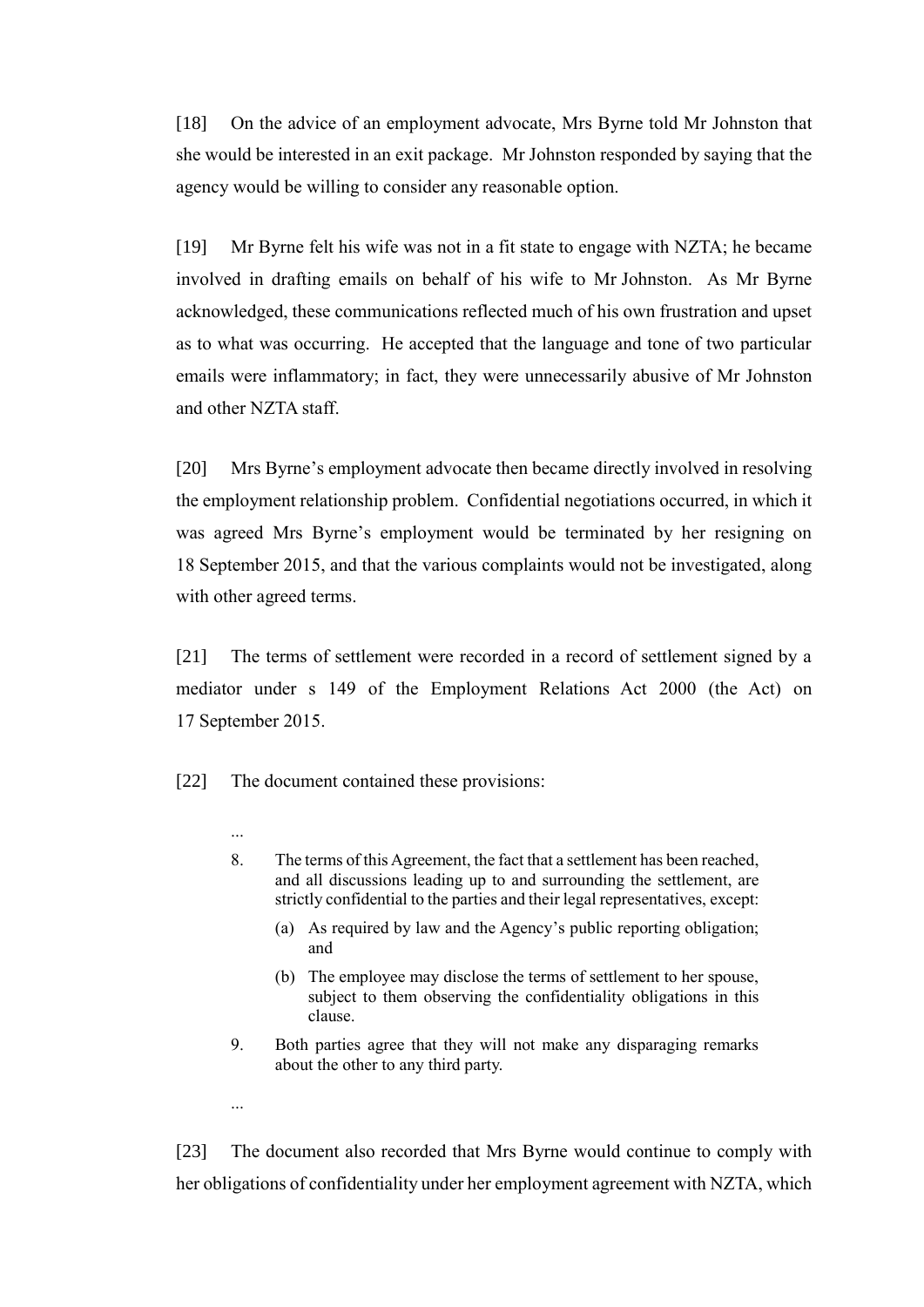would continue beyond the cessation of employment. This was a reference to cl 16 of her IEA, which precluded her from disclosing any confidential information other than in the course of her duties, or using such information to her own benefit, or in a manner which may harm NZTA's interests, or those of a related organisation. The term "confidential information" was defined in broad terms, and included personal information, as defined under the Privacy Act 1993, relating to any other employee, contractor or customer of NZTA, or a related organisation.

[24] Finally, the record of settlement contained a comprehensive clause recording that it evidenced an accord and satisfaction and resolution of all issues between the parties directly or indirectly arising from Mrs Byrne's employment with NZTA, including its cessation.

#### *Employment with WSP Opus*

[25] Mr and Mrs Byrne then travelled to Bolivia for a period, returning to New Zealand in 2017. Mrs Byrne said she believed she had learned from the NZTA experience, including her part in the breakdown of working relationships that had occurred.

[26] Upon her return, she began looking for civil engineering work. After about eight months, she secured employment with WSP Opus as a Senior Engineer – Civil Projects; her role was to provide contract administration support.

[27] NZTA had engaged WSP Opus as principal advisors/consultants of the Northland Bridges Project (the Project). The Project related to three sites where one-lane bridges were to be replaced with two-lane bridges. WSP Opus was responsible for the business case of the Project, procurement of design and construction, and contract management.

[28] There was no signed or final contract between those parties, although there was a draft document. The draft referred to a document described as 2009 Conditions of Contract for Consultancy Services (CCCS), to which reference will be made later.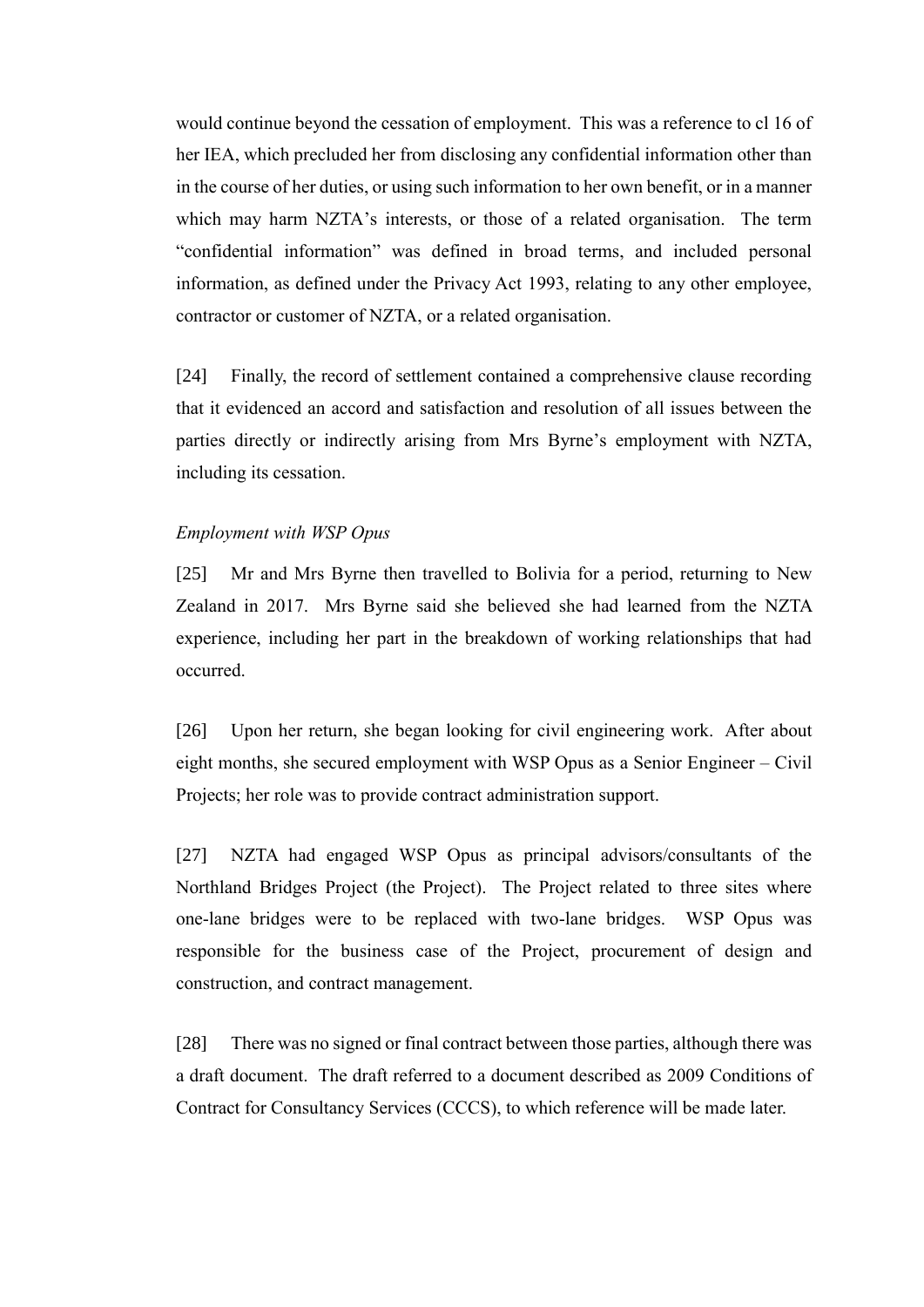[29] There were a number of important professional relationships between WSP Opus and NZTA for the purposes of the Project. Brian Fear of WSP Opus was the engineers' representative; in that role, he was the key contact person for NZTA. Mr Fear had been supported by another WSP Opus employee, Laura Devcich, who provided technical and business case support. However, she had ceased her involvement in the Project.

[30] WSP Opus wanted a contract administrator to support Mr Fear in his role, as his workload was perceived to be very high. Mr Fear wished to retire, so the company was looking to replace him. This was the context in which Mrs Byrne was employed.

[31] Mrs Byrne was interviewed by Project Manager, Chris Parker. He knew she had worked for NZTA in the past; but was unaware of any issues between her and that organisation. When interviewed, Mr Parker understood Mrs Byrne to say she had left NZTA because she was not getting any support and was not given authority to run the contract on which she was working as she saw fit. According to an email he sent subsequently in which he recorded what had happened, Mr Parker then spoke informally to Ms Hori-Hoult, telling her that WSP Opus was looking at employing Mrs Byrne. She said she did not have any comments but said perhaps he should be talking to Mr B, who by then worked for WSP Opus. There is no evidence that this occurred.

[32] Mrs Byrne was employed by WSP Opus on a casual contract. Mr Parker recorded this was because Mrs Byrne was something of an unknown quantity, there was concern as to why she had left NZTA after only a short period of employment, and the full extent of the scope and scale of the intended role was not known.

[33] Once she commenced her role with WSP Opus, Mrs Byrne worked a minimum of 40 hours per week, continuously. Although Mr Byrne had obtained employment following the couples return to New Zealand, once Mrs Byrne commenced with WSP Opus, he resigned his job in order to care for their child. In short, the couple believed Mrs Byrne would have a full-time role for the time being and ordered their affairs accordingly.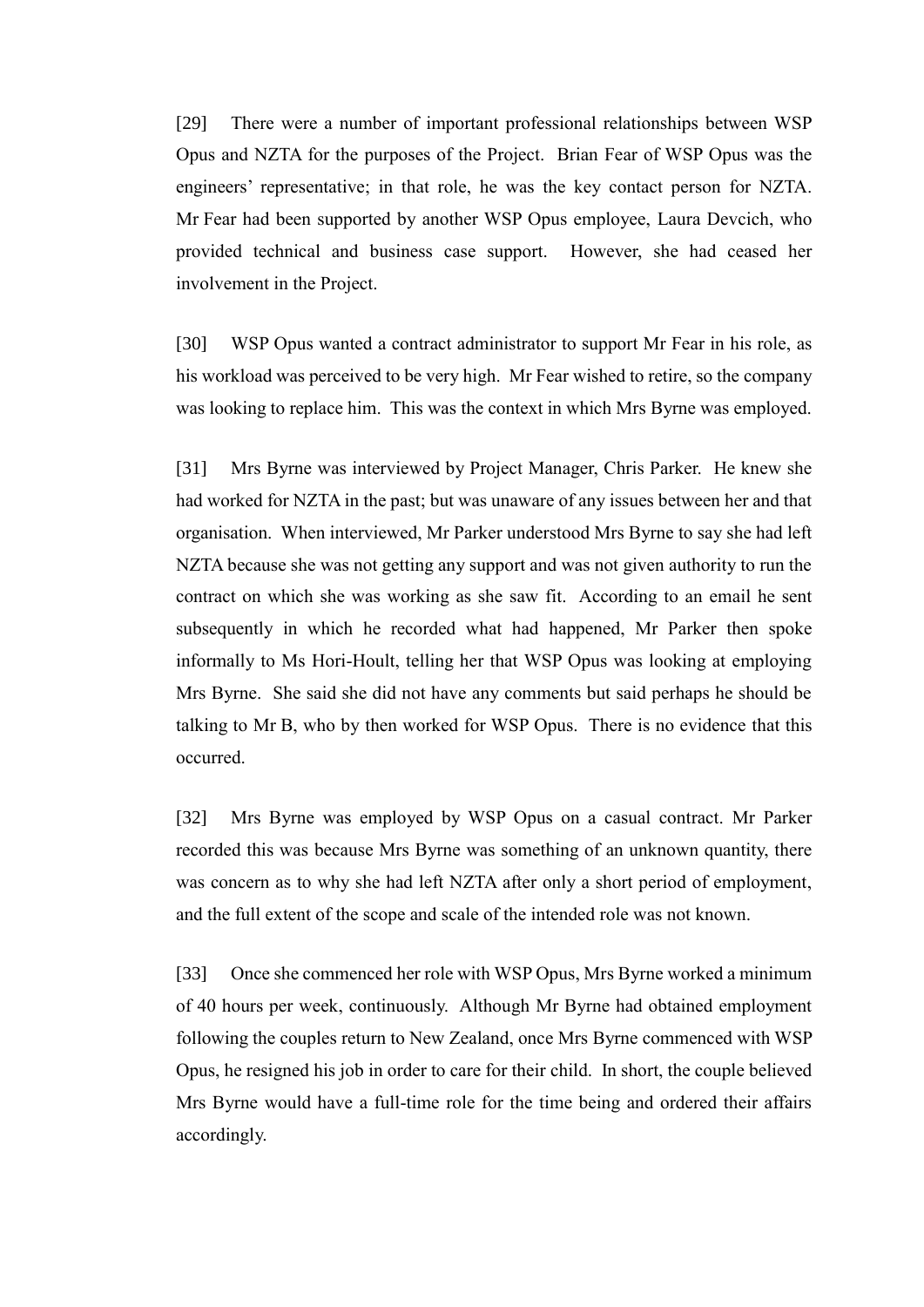[34] Mrs Byrne was required to work with NZTA staff, including James Sephton, who was a client representative for the purposes of the Project. She also liaised with Vivian Tadros, NZTA's Senior Project Manager responsible for the programme's budget and funding, as well as Sean Ryder, another Project Manager.

[35] The evidence before the Court is that Mrs Byrne's performance when working for WSP Opus was satisfactory in all respects; this included her regular interactions with NZTA personnel.

#### *New client representative*

[36] In early 2018, Mr Sephton wished a current NZTA employee, Kevin Johnson, to take over his role as client representative on the Project. Mr Johnson was at the time working in the Waikato, but, in early 2018, agreed with Mr Sephton that he would take over the client representative role in June of that year, having a formal handover and some involvement in the Project before then.

[37] One of the reasons for this development was that Mr Johnson lived not in the Waikato, but in Northland – in fact, on the same rural road on which Mr and Mrs Byrne lived.

[38] In February 2018, Mr Johnson told Mr Sephton that he would have concerns working with Mrs Byrne on the Project. He referred to certain incidents which it is unnecessary to detail, save only to note that those who gave relevant evidence to the Court, Mr and Mrs Byrne on the one hand, and Mr Johnson on the other, do not agree as to what happened with regard to many of the alleged neighbourhood incidents.

[39] Mr Sephton said Mr Johnson had spoken not only to himself, but also to Ms Hori-Hoult, about these issues. He therefore asked Ms Hori-Hoult about Mrs Byrne. This was because he himself had not been present when she was an employee of NZTA in 2015, but Ms Hori-Hoult had been.

[40] During the conversation with Ms Hori-Hoult, she told Mr Sephton that she understood Mr Johnson's concerns. She said she would not herself feel comfortable being alone in a room with Mrs Byrne; she referred to previous issues she had with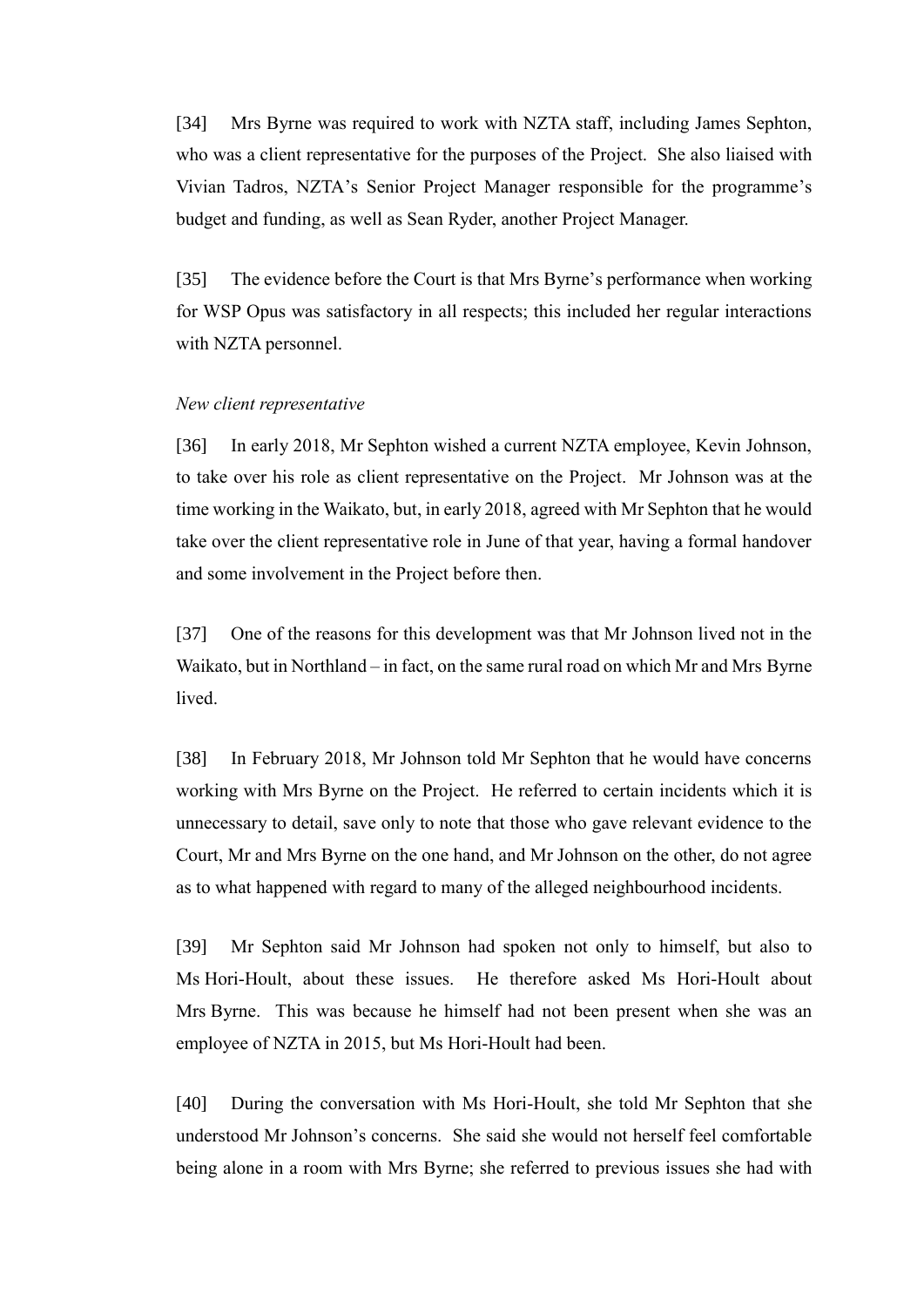Mrs Byrne, although did not provide much detail. Mr Sephton said he took these concerns seriously, since he considered she would not make such a statement without proper cause.

[41] Mr Sephton concluded, on the basis of what he had been told by both Mr Johnson and Ms Hori-Hoult, that he could be placing Mr Johnson at significant risk of aggressive behaviour from Mrs Byrne, as well as other NZTA staff, if they were required to work regularly with her.

[42] He also decided to authorise the instillation of a camera on the dashboard of Mr Johnson's vehicle, saying he "could capture any further untoward behaviour" by Mr or Mrs Byrne. Mr Sephton said this would allow Mr Johnson to record evidence in order to liaise with the police. In this context, he understood that Mr Johnson was also installing CCTV cameras on his rural property.

### *Request to remove Mrs Byrne from the Northland Bridges Project*

[43] These concerns led to a meeting being held within NZTA on 22 February 2018, involving Mr Sephton, Ms Hori-Hoult, Mr Johnson, Glenn Murray from the NZTA People Team, and Mr Johnston, the HR advisor referred to earlier.

[44] Mr Sephton said that Mr Johnson and Ms Hori-Hoult explained why they were concerned about working with Mrs Byrne; he referred to his concern that all staff members should be safe.

[45] Mr Sephton was told that he could exercise client prerogative, which included the ability to say how many people WSP Opus should employ on the Project, as well as who would be acceptable. But a decision to do so would be his call.

[46] Mr Johnston confirmed that he also told Mr Sephton that if he were to decide to ask for Mrs Byrne to be removed from the Project, reasons for doing so could be given, but he should avoid making any personal comments about Mrs Byrne.

[47] Mr Sephton said he understood he was given this advice because there had been some sort of settlement agreement with Mrs Byrne, though he did not know the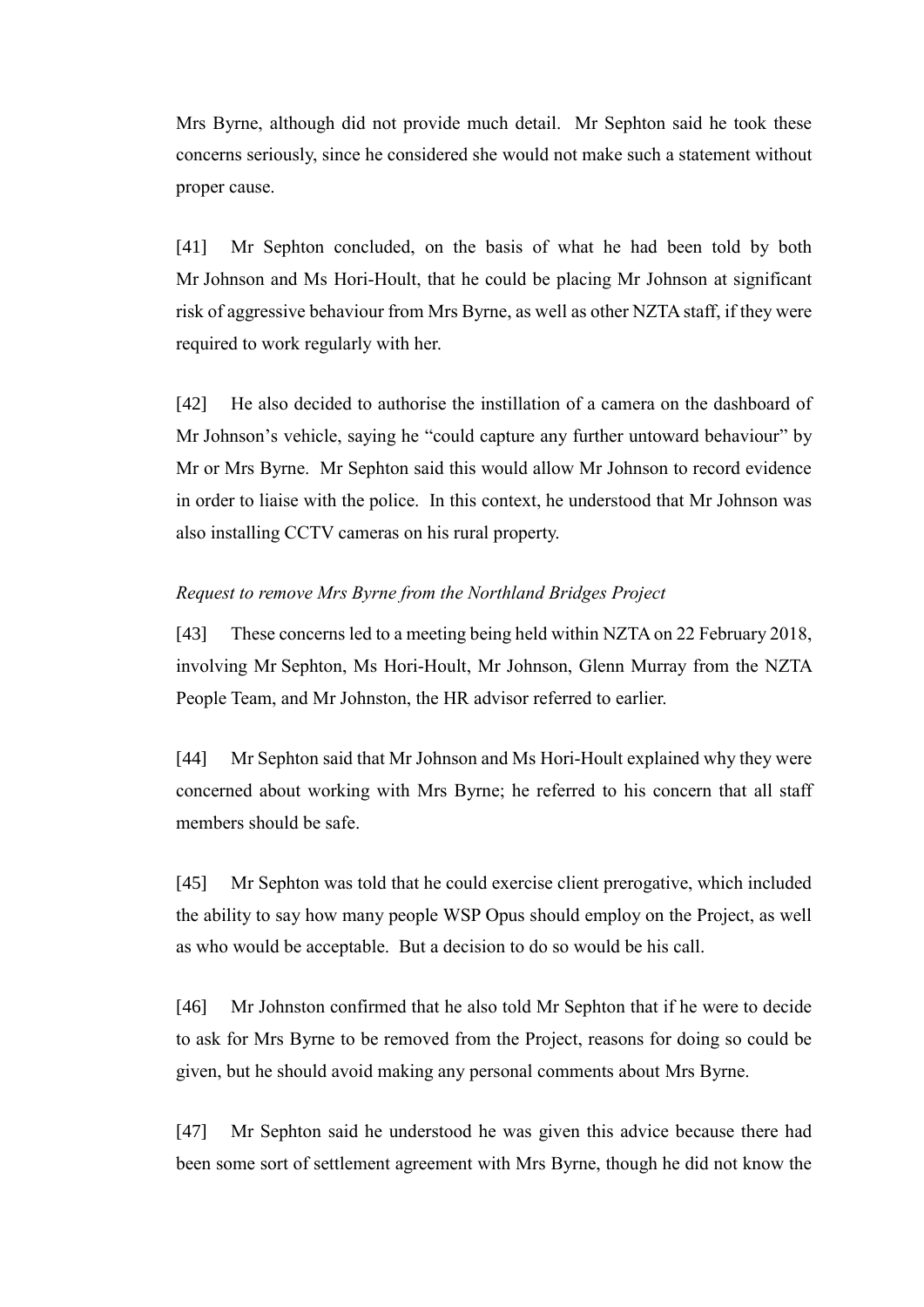details of it, including that there was a non-disparagement clause. He said it was a very strange conversation.

### *Mr Sephton's decision*

[48] Following this meeting, Mr Sephton decided to proceed on the basis of the draft contractual documentation which existed between NZTA and WSP Opus, which permitted NZTA to give a direction as to how many people and who would be working on the Project.

[49] The relevant clause of the CCCS was as follows:

### **4.3 Key Personnel**

The written approval of the Client shall be obtained by the Consultant before Key Personnel can be replaced or substituted.

If the Client decides for good reason that one of the Key Personnel is unsuitable:

- the Client can require the Consultant not to have that person perform the Services; and
- the Consultant shall then replace that person with someone acceptable to the Client; and
- The Client shall not bear any cost or liability arising from the replacement of that person.

[50] As mentioned, Mr Sephton was also concerned about the performance of the engineers' representative, Mr Fear. He considered that, in light of that concern, it was desirable that Ms Devcich return to her supportive role as assistant to the engineers' representative, instead of Mrs Byrne. Ms Devcich had been named in the Personnel Schedule of the draft contract as Programme Management Support, but there had never been any formal request under cl 4.3 of the CCCS for her to be replaced by Mrs Byrne.

[51] Mr Sephton believed there were clear health and safety risks. He felt it would not be unreasonable for NZTA to ask WSP Opus to remove Mrs Byrne from the project, relying on the provisions of the CCCS.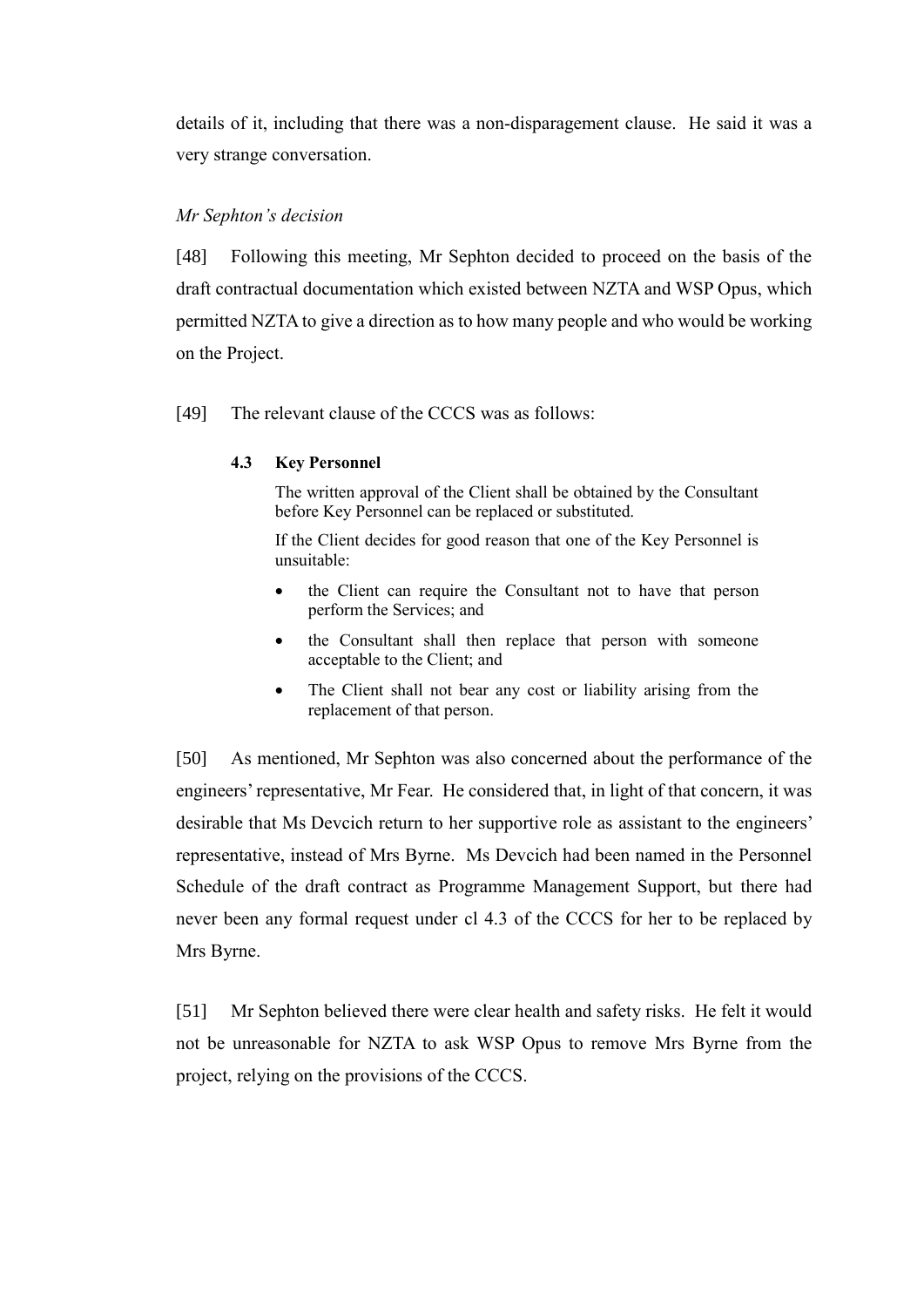#### *The implementing of Mr Sephton's decision*

[52] On 22 February 2018, Mr Sephton met with Mr Parker to discuss the Project and changes to personnel working on it. He outlined his concerns about Mr Fear, and asked that he be removed from the project; he also requested that Mrs Byrne be removed. He did not provide any reasons for that request. Mr Sephton did not say he wished Ms Devcich to be reinstated to her original role in the Project.

[53] In a subsequent email, Mr Parker said that he had pushed Mr Sephton for a reason, but he refused to provide one. Mr Parker's initial reaction was that Mr Sephton wanted to bring someone on to the contract from the NZTA side who had a history with Mrs Byrne, but that was only an assumption.

[54] On 23 February 2018, Mr Parker informed Peter Houba, Business Manager for WSP Opus, of the request to remove Mrs Byrne from the Project. In the following week, Mr Houba called Mr Sephton by way of follow-up to discuss the request he had made. Mr Sephton reiterated that he wanted Mrs Byrne removed. Again, he did not provide a reason for the request.

[55] On 2 March 2018, Mr Parker requested advice from an HR advisor within WSP Opus. He recorded his understanding of Mrs Byrne's circumstances, as already summarised. He noted NZTA had said WSP Opus should remove Mrs Byrne from the Project, with no reason being given. He said that, from the company's perspective, she had been performing well. He requested advice about employment law issues and the risk to WSP Opus.

[56] On 8 March 2018, Mr Houba met Ms Hori-Hoult at a meeting. Afterwards, he took the opportunity to initiate with her a "higher level discussion" as to why NZTA wanted Mrs Byrne to be removed from the Project. She confirmed that Mrs Byrne was to be removed but said she was unable to answer any other questions. Mr Houba asked her if she had anything to do with the decision, and whether she had a problem with Mrs Byrne; he also asked why Mrs Byrne had left NZTA. Ms Hori-Hoult said she was unable to comment, was not involved in the detail of the project and did not work directly with its staff. She reiterated that any issues needed therefore to be raised with Mr Sephton.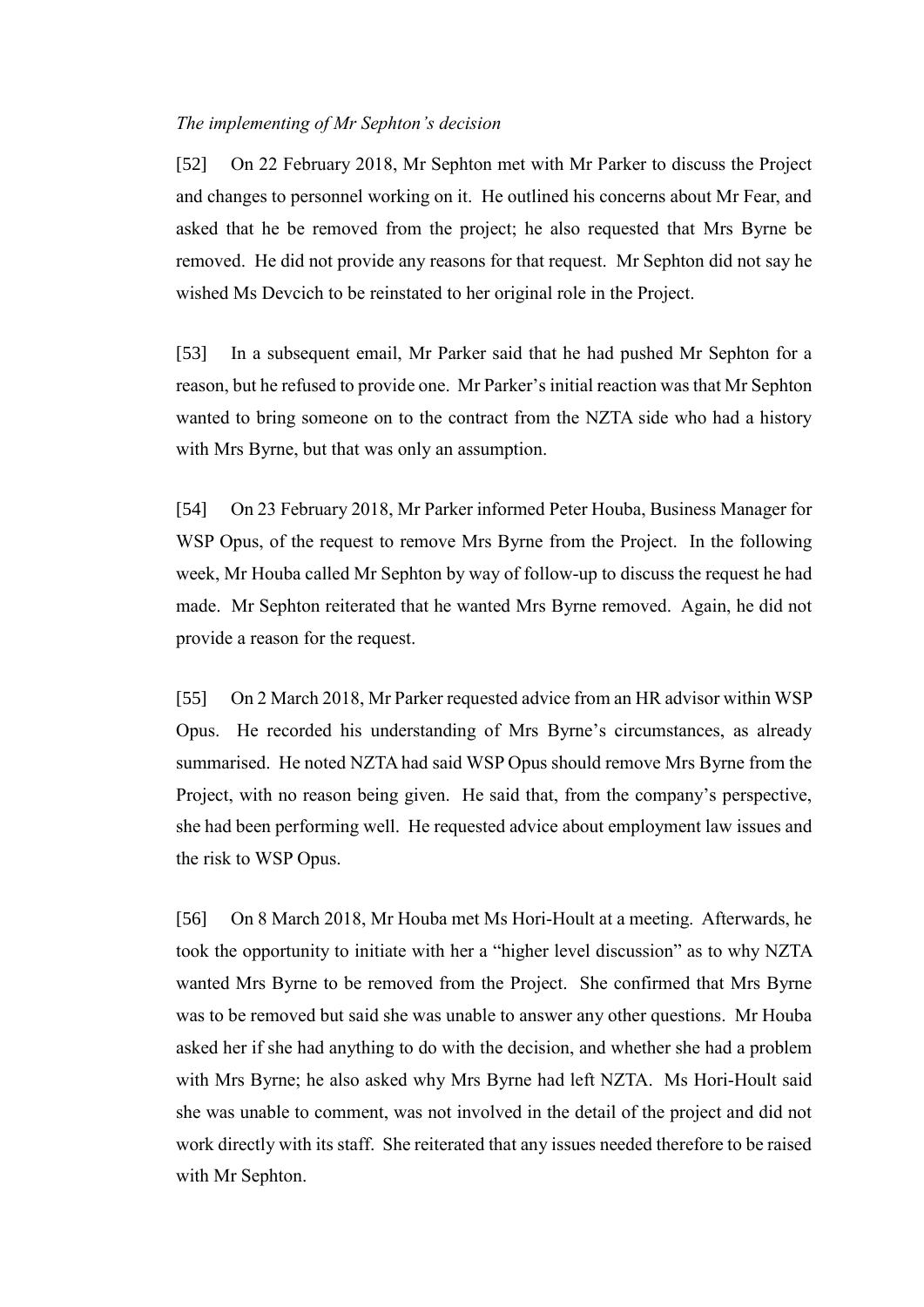#### *Conversation between Mr Houba and Mr Johnson*

[57] On 9 March 2018, Mr Parker and Mr Houba met with the recently appointed NZTA Contract Manager, Mr Johnson. This was to enable him to provide a briefing as to how he saw his future role and to discuss current issues on the Project.

[58] In the context of a discussion as to the number of persons working on the project, Mr Houba raised the subject of Mrs Byrne's removal from it. He queried the reasons for this.

[59] In cross-examination, Mr Houba said that Mr Johnson confirmed that there had been an employment law-related matter involving Mrs Byrne, with a confidential settlement.

[60] For his part, Mr Johnson said that his recall was that, when asked why NZTA did not want Mrs Byrne to work on the Project, he said he thought she had left WSP Opus and was surprised that her name was mentioned in the conversation. Then, when Mr Houba asked what had happened with her previous employment, he said he declined to talk about the issue, citing confidentiality and the direct instructions of HR.

[61] Mr Cain, counsel for NZTA, argued that Mr Houba's evidence in crossexamination was unreliable because it was vague and not in accordance with his evidence-in-chief.

[62] In part, this issue turns on the content of an email Mr Houba sent to colleagues several days after the conversation. In that email, he referred to the fact that initially, no reason had been given for the request for Mrs Byrne to be withdrawn from the Project, but in the last communication held with the organisation, it was confirmed there had been an employment law-related matter with a confidential settlement. There was a typographical error in the particular sentence involved, but when the sentence is read within the overall context of the email, it is plain that the "last communication" was a reference to the conversation held with Mr Johnson on 9 March 2018, the final in a sequence of conversations held with NZTA staff.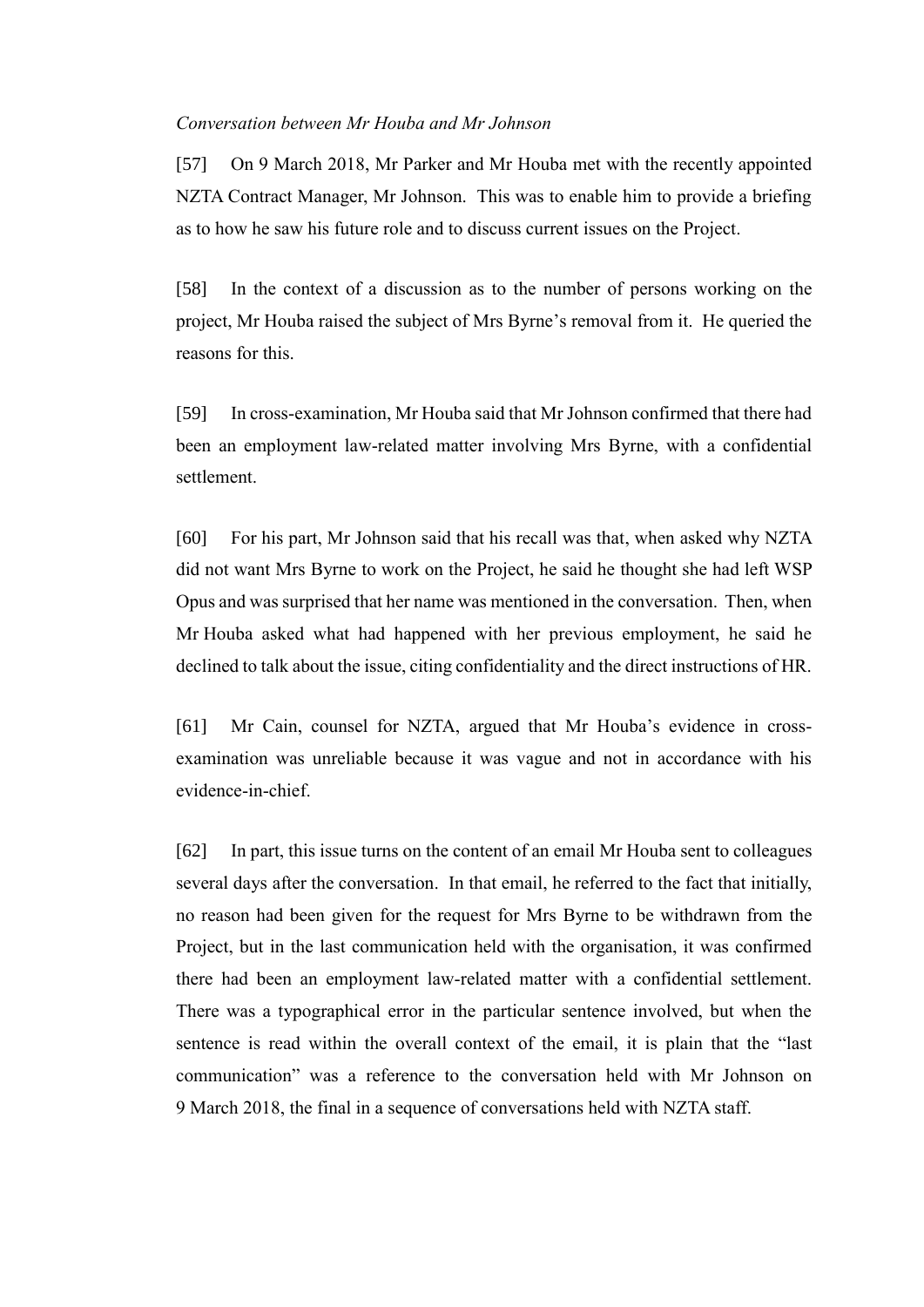[63] Given this relatively contemporaneous evidence, I find that the position is as spelt out in that email and confirmed by Mr Houba in his evidence.

[64] Mr Houba also noted that there had been no formal request by WSP Opus to NZTA to utilise Mrs Byrne's services, although in fact she had been providing them since late 2017, interacting regularly with Mr Sephton. He also accepted that she had performed well in her role.

[65] Mr Houba was concerned that if the request was not complied with, there was a prospect of NZTA taking the Project work away from WSP Opus. He believed it was possible for NZTA to do this, since the final documentation had not been signed. However, no express statement to this effect had been made by Mr Sephton.

#### *Advice given to Mrs Byrne by WSP Opus*

[66] For all these reasons, Mr Houba and his colleagues concluded that Mrs Byrne would need to be withdrawn from her role. On the afternoon of 9 March 2018, Mr Houba and Mr Parker met her, telling her that NZTA could not accept her working on the Project. When asked by Mrs Byrne why, Mr Houba said NZTA had cited confidentiality and legal reasons. Because Mrs Byrne was engaged on a casual contract, the decision would be effective immediately, and she would not attend work as from the following week. At that time, Mr Parker and Mr Houba would assess their workload with a view to considering whether alternate work would be available.

[67] About an hour after this meeting, Mrs Byrne returned and spoke to Mr Houba again. She asked what she would find if she undertook an Official Information Act request. Mr Houba told her that all communications from NZTA had been verbal. Mrs Byrne then confirmed she had a confidential employment settlement with NZTA in 2015, in which it was agreed there would be a "two-year confidentiality period" that expired in late 2017. As can be seen from the confidentiality clause set out earlier, she was mistaken in stating that the effect of the clause was time limited.

[68] On 16 March 2018, Mrs Byrne called Mr Houba, requesting the names of the NZTA staff who had requested she be removed from the Project. Mr Houba did not provide her with any individual names.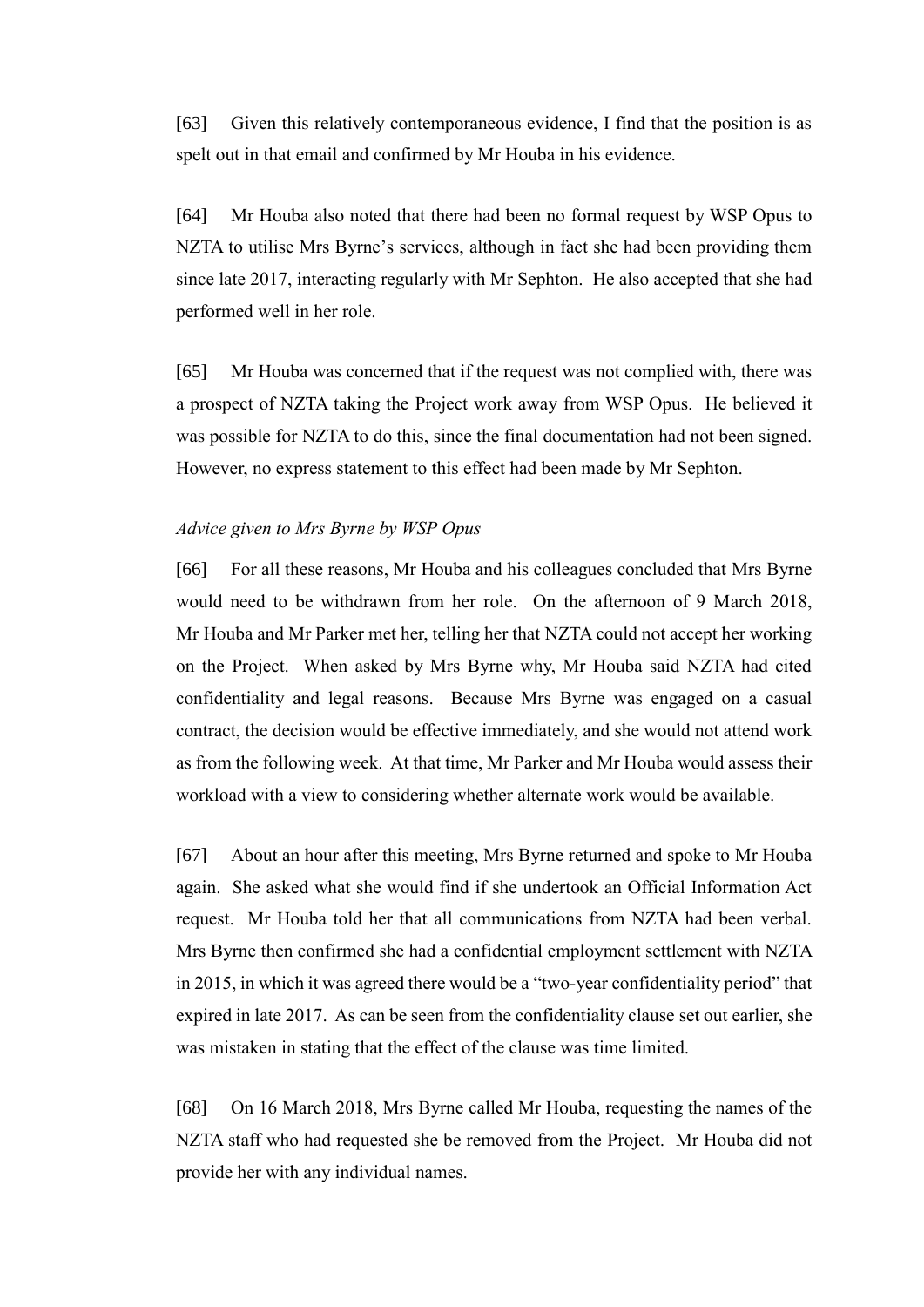[69] For some time, Mrs Byrne remained a casual employee in the WSP Opus system, so that she could be called on if any work became available. However, this did not eventuate.

[70] In the course of subsequent correspondence between Mr Houba and Mrs Byrne's employment advocate, Mr Houba confirmed that she had been removed from the NZTA project on the basis of unforeseen circumstances that were unrelated to her performance which had been satisfactory in every respect.

# **The parties' cases**

- [71] In summary, Mr Harrison, counsel for Mrs Byrne, submitted as to liability:
	- a) The requirement to remove her without reason in the circumstances amounted to a disparagement. There was no good reason for her removal at this time, nor was it justified on the grounds of health and safety.
	- b) It was accepted that not every situation where there is criticism or implied criticism would amount to a breach of the non-disparagement clause. The provision could not have precluded NZTA from raising concerns if, for example, there had been issues with regard to her performance or behaviour in the course of working on the Project. There needed to be a nexus between the purpose of the settlement agreement, and the employment relationship problems which led to it, and the application of the clause and its accompanying confidentiality provisions.
	- c) The issues giving rise to the settlement agreement had never been investigated by NZTA, and no findings as to the validity of the various claims was ever made. Instead, the settlement agreement was entered into, with Mrs Byrne agreeing to resign from her NZTA employment.
	- d) The settlement agreement had three important components: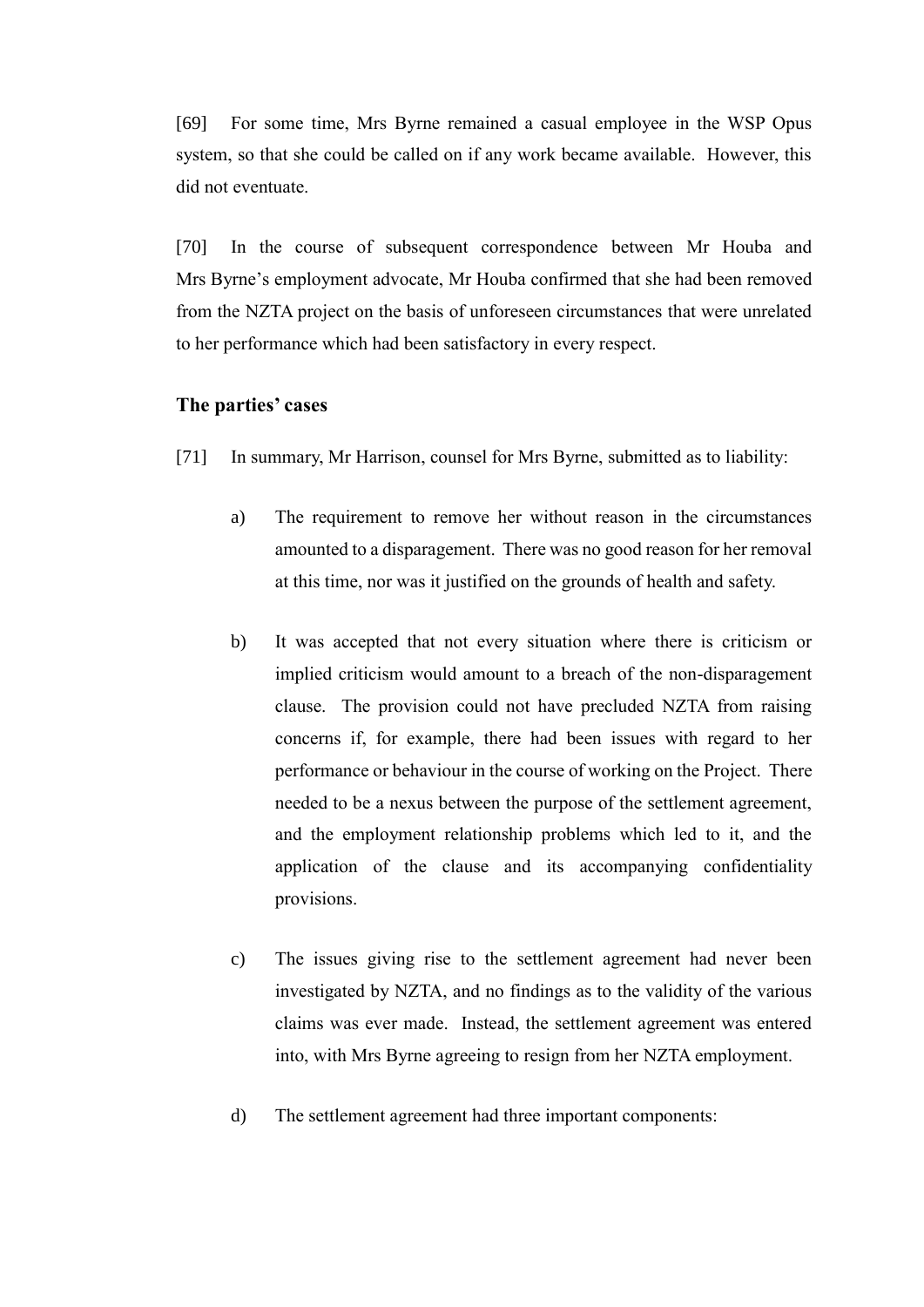- The departure was agreed to be a resignation. Such a circumstance enables an employee to present his or her departure to prospective employers as having been voluntary.
- The settlement and all discussions leading up to and surrounding the settlement were to be confidential. Such a provision ensures that unresolved issues cannot impact on the employee or be used against that person at a later stage.
- The non-disparagement clause, which ensured that the employee was not discredited or otherwise harmed by having agreed to depart in such circumstances. This would ensure that the previous two components were not undermined.
- e) Here, the request made to WSP Opus undermined all three of these important components. In essence, Mr Sephton had concluded there was a significant risk of aggressive behaviour from Mrs Byrne towards NZTA staff, and the assessment was based not only on Mr Johnson's concerns, but on what Ms Hori-Hoult had told Mr Sephton. That meant that unresolved employment issues were factored into the decision. The injustice of such an approach was that matters that were not investigated influenced the decision.
- f) Moreover, NZTA had not complied with the relevant clause of CCCS in that no advice of any reason was given to WSP Opus, in a situation where this could be expected. This only made the situation worse for Mrs Byrne and the direction that she not work on the Project all the more disparaging.
- g) With regard to health and safety issues, much of the evidence that had been placed before the Court was completely overstated, and indeed the constant referral to neighbour-related issues only inflamed the difficulties. The principal submission was that there was never any proper health and safety assessment made by NZTA as to the validity or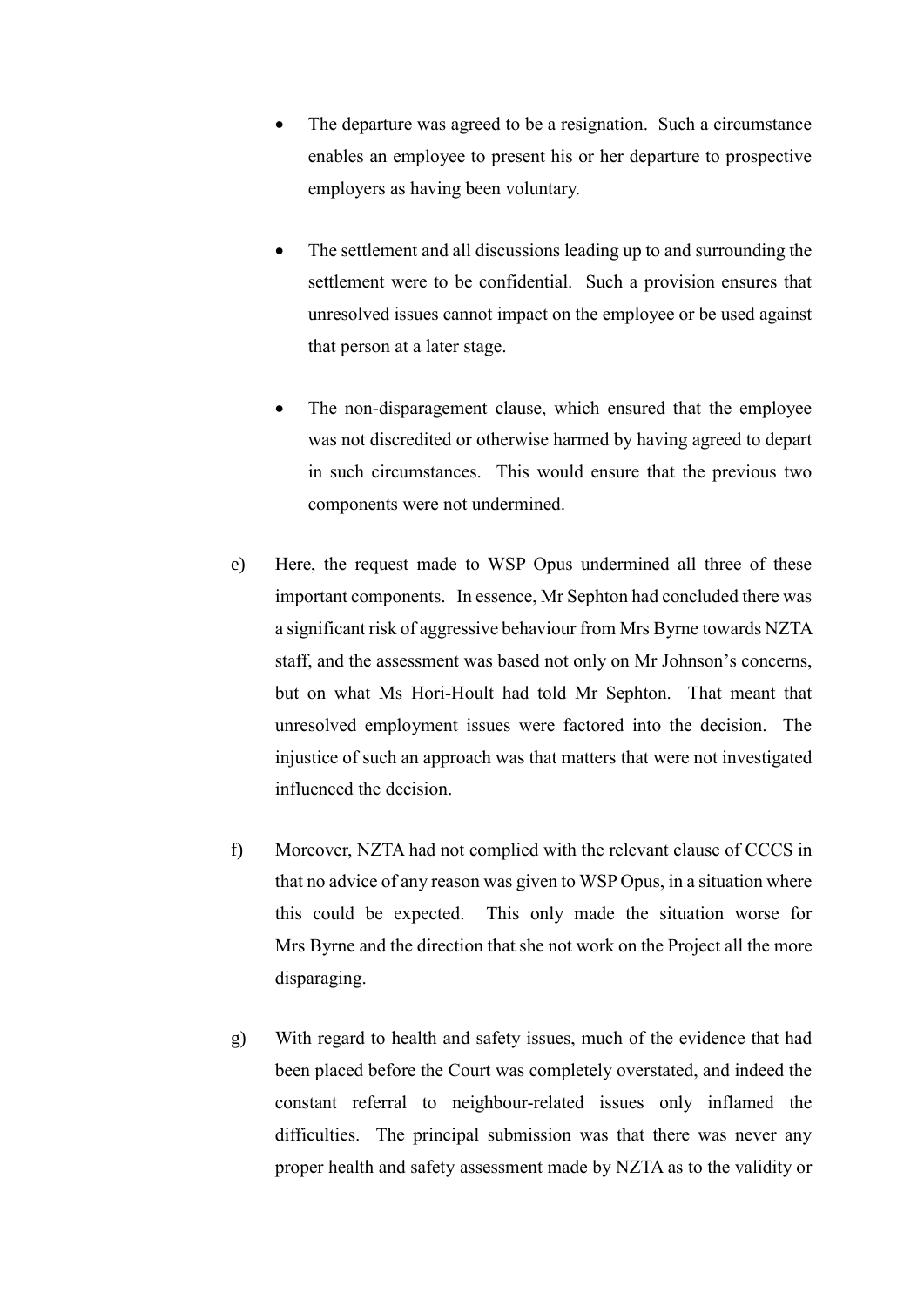likelihood of health and safety risks to NZTA staff, and nor was this ever notified as a risk to WSP Opus at any time. Also, Mr Sephton had acknowledged in evidence that Mrs Byrne's behaviour had never been identified as a hazard for the purposes of the working arrangements with WSP Opus.

- h) Much of the extensive evidence given to the Court about neighbourhood issues was not relevant to Mrs Byrne's claim that the terms of her settlement had been breached.
- [72] For NZTA, Mr Cain submitted in summary as to liability:
	- a) It was denied that in its request to WSP Opus, NZTA had disparaged Mrs Byrne in breach of the settlement agreement.
	- b) The terms of settlement should not be construed as meaning that NZTA could not take a step referred to in its contractual arrangements with WSP Opus. The comments made by Mr Sephton, Ms Hori-Hoult or Mr Johnson to WSP Opus did not amount to disparagement, express or implied. All that happened was that a request for removal was made, with nothing more stated.
	- c) Reference was made to other authorities in which disparagement allegations were made. $3$  It was submitted that a careful examination of the evidence showed that Mr Sephton in particular, but also Ms Hori-Hoult and Mr Johnson, were careful not to provide any explanation or reasons for removing Mrs Byrne from the Project. The way in which the request was made and received was also relevant; what was said did not affect the positive regard in which WSP Opus held Mrs Byrne. Her employment agreement continued for another five months. Obviously, WSP Opus did not regard the request as demonstrating Mrs Byrne was not a person they could continue to

 $\overline{3}$ <sup>3</sup> *Lumsden v Skycity Management Ltd* [2017] NZEmpC 30, [2017] ERNZ 96; *Evans-Walsh v Southern District Health Board* [2018] NZEmpC 46, (2018) 15 NZELR 840.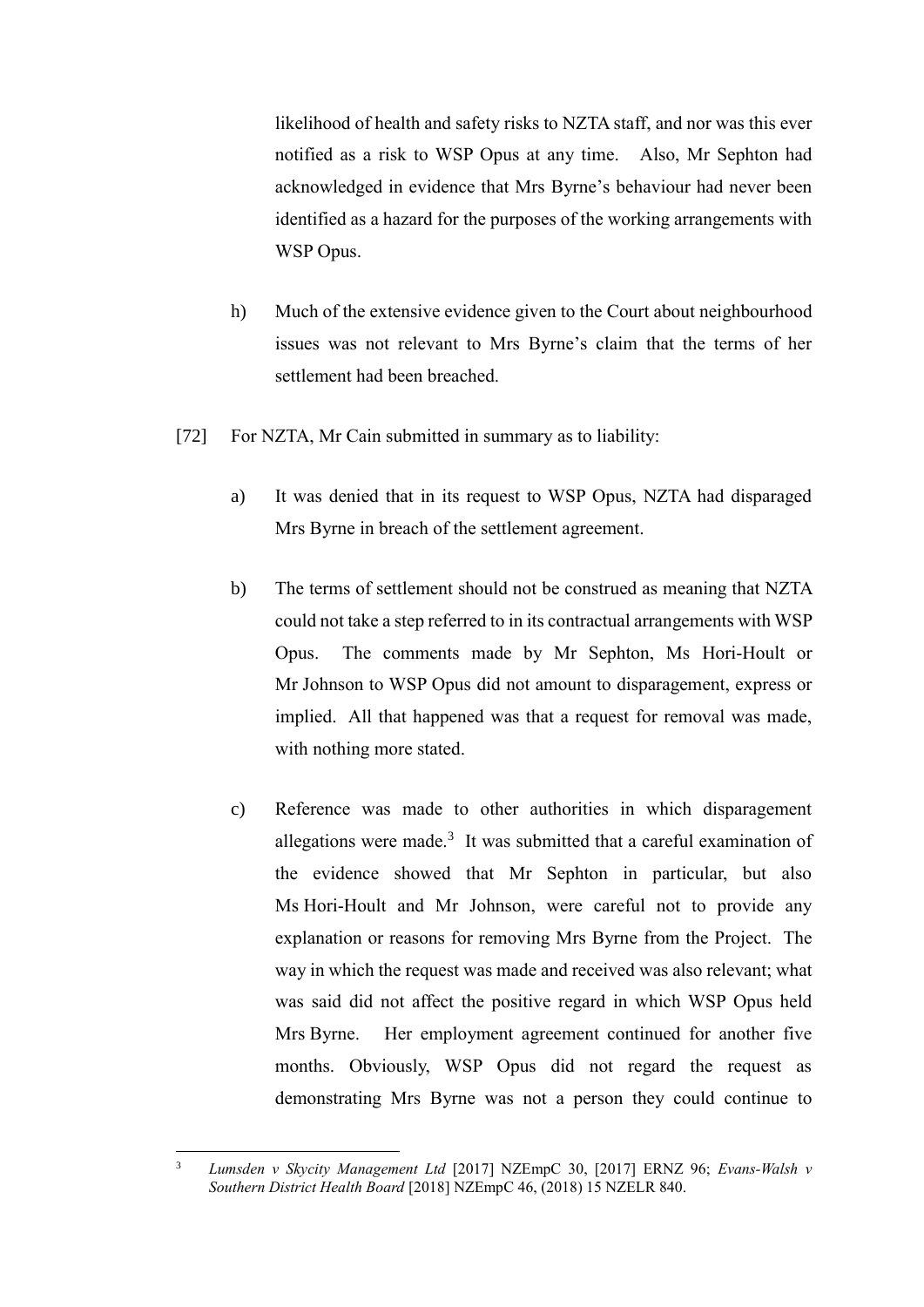employ. In any event, her ongoing employment was by no means secure. She had been employed by WSP Opus on a casual basis and was not a longstanding permanent employee.

- d) Applying settled interpretation principles, the non-disparagement clause could not extend to preventing NZTA from requesting WSP Opus to remove Mrs Byrne from the Project.
- e) It had been in the interests of both parties to agree to the non-disparagement clause, which provided an assurance that the issues leading up to the resignation had ultimately been left unresolved and would not be raised with any third party to their detriment. Mrs Byrne was prevented from going to the media, as she had threatened to do, and/or claiming she had been bullied during her employment. Equally, NZTA was prevented from telling any third party, including prospective employers, about what had transpired during her employment with NZTA.
- f) The primary reason for requesting that Mrs Byrne be removed was that Mr Johnson raised concerns about working with her because of her behaviour towards him as a neighbour. He had not become an employee of NZTA until mid-February 2016, and had not been associated with Mrs Byrne when she was an NZTA employee. The non-disparagement clause could not be interpreted as restraining NZTA from acting as it did.
- g) If necessary, a term could be implied that the non-disparagement clause did not extend to any circumstances whatsoever; the clause should be limited to matters connected with the employment relationship.
- h) Even if NZTA did disparage Mrs Byrne through its comments to WSP Opus, it was justified in making the request to remove Mrs Byrne in order to meet its statutory duties under the Health and Safety at Work Act 2015 (HSW Act). Under that Act, NZTA had a primary duty as a person conducting a business or undertaking (PCBU) to ensure, so far as is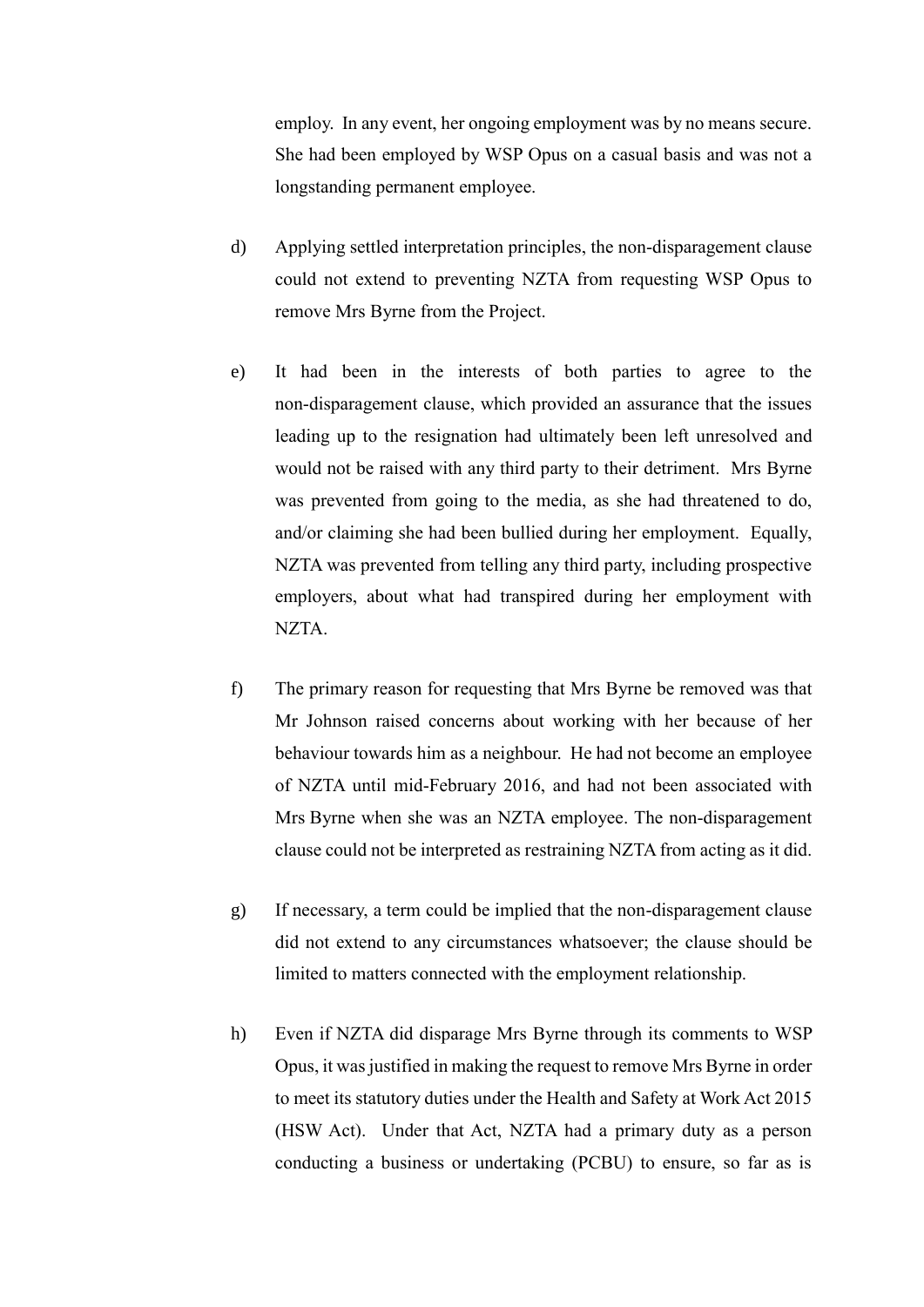reasonably practicable, the health and safety of workers who work for it while they are at work (s  $36(1)(a)$ ); and the provision and maintenance of a work environment that is without risks to health and safety (s  $36(3)(a)$ . To meet the duty, it was required to eliminate risks to health and safety so far as was reasonably practicable; if it was not reasonably practicable to eliminate those risks, it was required to do so as far as was reasonably practicable. The extent to which NZTA was expected to manage risks depended on its ability to influence and control the matter to which the risks relate (s 30).

i) It was not the Court's role to assess the truth or otherwise of the claims and counter-claims that were made by Mr and Mrs Byrne on the one hand, and Mr and Mrs Johnson on the other, as to the neighbourhood issues. Rather, the question was whether it was reasonable for Mr Sephton, when presented with Mr Johnson's version of events, to conclude there was a serious problem warranting him to take the step he did in order to protect an employee. It was not reasonable to expect Mr Johnson to work with Mrs Byrne in light of concerns he raised. Mr Sephton had no alternative but to take the step he did, in the way he did.

## **Issues**

[73] Having regard to the pleadings and counsel's submissions, the issues for resolution are:

- a) What is the correct interpretation of the relevant provisions of the record of settlement?
- b) Was there a breach of cl 9 of the record of settlement?
- c) Were the steps taken by NZTA appropriate in light of the statutory obligations held under the HSW Act?
- d) Subject to the above, should any remedies be awarded?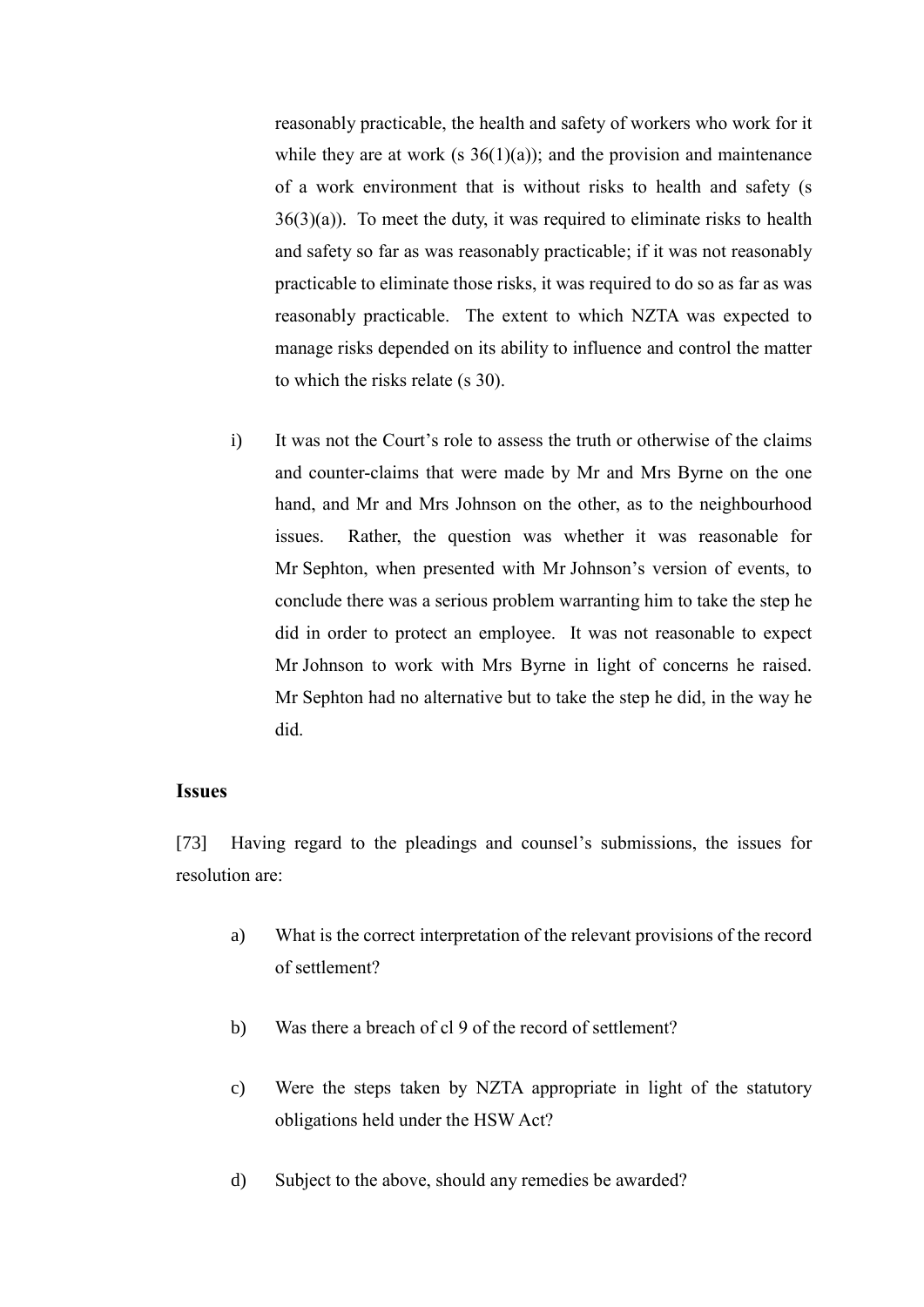# **First issue: scope of the provisions of the settlement agreement**

[74] In *Firm PI 1 Ltd v Zurich Australian Insurance Ltd*, the Supreme Court summarised the position as to the principles which apply to the interpretation of contracts in these words:<sup>4</sup>

[60] ... the proper approach is an objective one, the aim being to ascertain "the meaning which the document would convey to a reasonable person having all the background knowledge which would reasonably have been available to the parties in the situation in which they were at the time of the contract". This objective meaning is taken to be that which the parties intended. While there is no conceptual limit on what can be regarded as "background", it has to be background that a reasonable person would regard as relevant. Accordingly, the context provided by the contract as a whole and any relevant background informs meaning.

[61] The requirement that the reasonable person have all the background knowledge known or reasonably available to the parties is a reflection of the fact that contractual language, like all language, must be interpreted within its overall context, broadly viewed. Contextual interpretation of contract has a significant history in New Zealand, although for many years it was restricted to situations of ambiguity. More recently, however, it has been confirmed that a purposive or contextual interpretation is not dependant on there being an ambiguity in the contractual language.

...

 $\overline{a}$ 

[63] While context is a necessary element of the interpretive process and the focus is on interpreting the document rather than particular words, the text remains centrally important. If the language at issue, construed in the context of the contract as a whole, has an ordinary and natural meaning, that will be a powerful, albeit not conclusive, indicator of what the parties meant. But the wider context may point to some interpretation other than the most obvious one and may also assist in determining the meaning intended in cases of ambiguity or uncertainty.

[75] The same court has confirmed that these principles apply to agreements reached with regard to employment issues.<sup>5</sup>

[76] In construing cl 9 of the record of settlement, I start with the objective meaning of the words used in the text and will then cross-check that meaning against context.

<sup>4</sup> *Firm PI 1 Ltd v Zurich Australian Insurance Ltd* [2014] NZSC 147, [2015] 1 NZLR 432 (footnotes omitted).

<sup>5</sup> *New Zealand Airline Pilot' Assoc Inc v Air New Zealand Ltd* [2017] NZSC 111, (2017) 1 NZLR 948 at [71].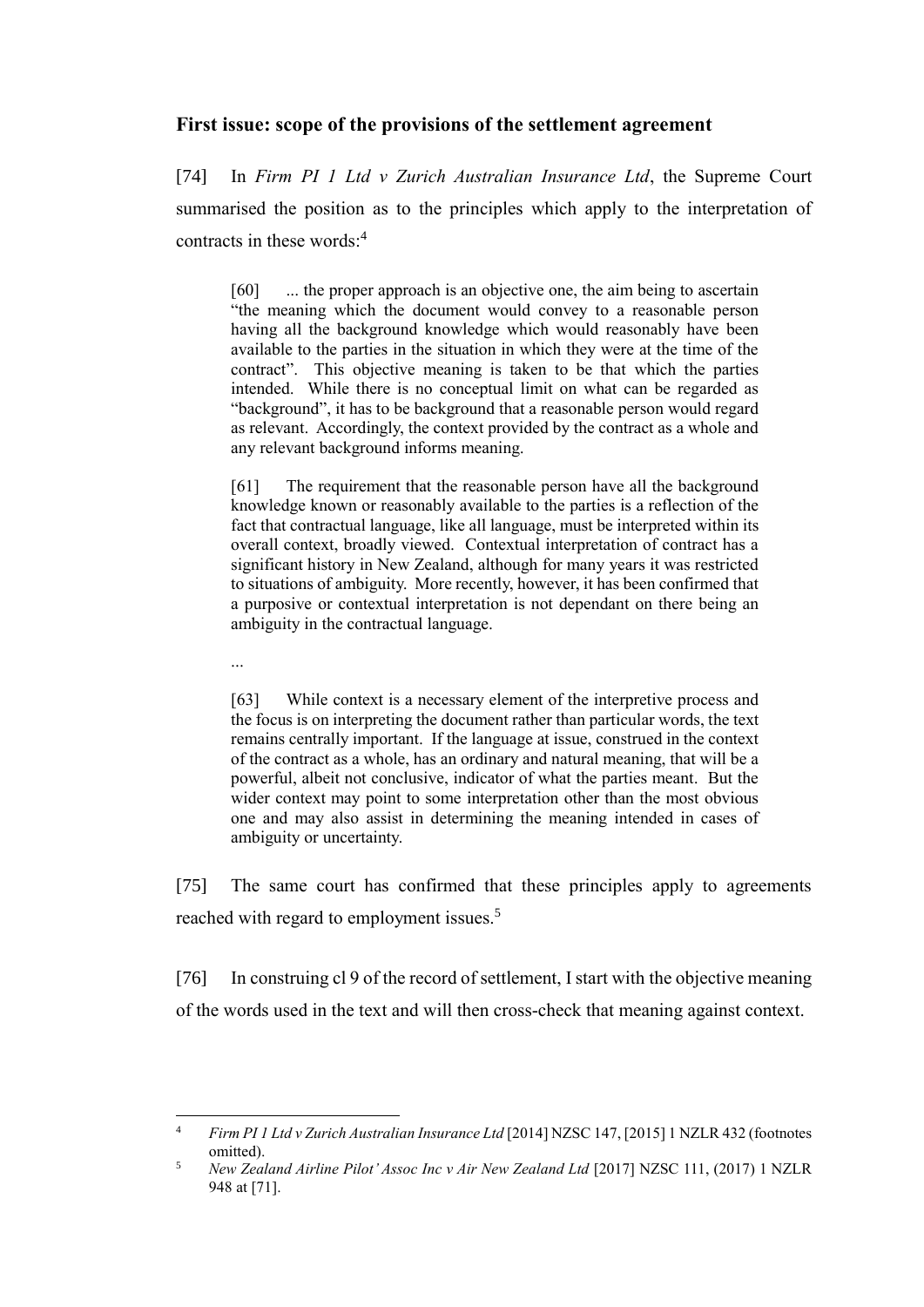[77] On the face of it, the language contained in cl 9 suggests that both parties committed to an absolute obligation not to make any disparaging remarks about the other to any third party.

[78] There is no real controversary as to what the word disparagement means. Mr Cain referred to Black's Law Dictionary, the tenth edition of which defines the word as: $6$ 

#### **Disparage**:

- 1. To speak slightingly of; to criticise (someone or something) in a way showing that one considers the subject of discussion neither good nor important.
- 2. To degrade in estimation by disrespectful or sneering treatment.

### **Disparagement**:

 $\overline{a}$ 

- 1. A derogatory comparison of one thing with another < the disparagement consisted in comparing the acknowledged "liar to a murderer">.
- 2. The act or an instance of unfairly castigating or detracting from the reputation of someone or something <when she told the press the details of her husband's philandering, her statements amounted to disparagement>. Although many disparagements are untruthful or otherwise unfair, falsity is not a requirement. *Any statement cast in a negative light may amount to a disparagement in the general sense.*
- [79] The shorter Oxford Dictionary is to similar effect:<sup>7</sup>
	- 2. Bring discredit or a reproach upon; dishonour; lower in esteem.
	- 3. Degrade; lower in position or dignity; cast down in spirit.
	- 4. Speak of or treat slightingly or critically; vilify; undervalue, deprecate.<sup>8</sup>

[80] In short, the word is capable of broad effect. As is recognised in the final sentence of the Black's Law Dictionary definition, any statement having a negative meaning, could be disparaging in a general sense. That is, a disparaging statement can be expressly stated, or implied.

<sup>6</sup> Bryan A Garner (ed) *Black's Law Dictionary* (10th ed, Thomson Reuters, St Paul, 2014) (emphasis added).

<sup>7</sup> Lesley Brown *New Shorter Oxford English Dictionary* (6th ed, Oxford University Press, New York, 2007) at 709.

<sup>8</sup> A definition which was adopted by the Court in *Lumsden v Sky City Management Ltd,* above n 4, at [36].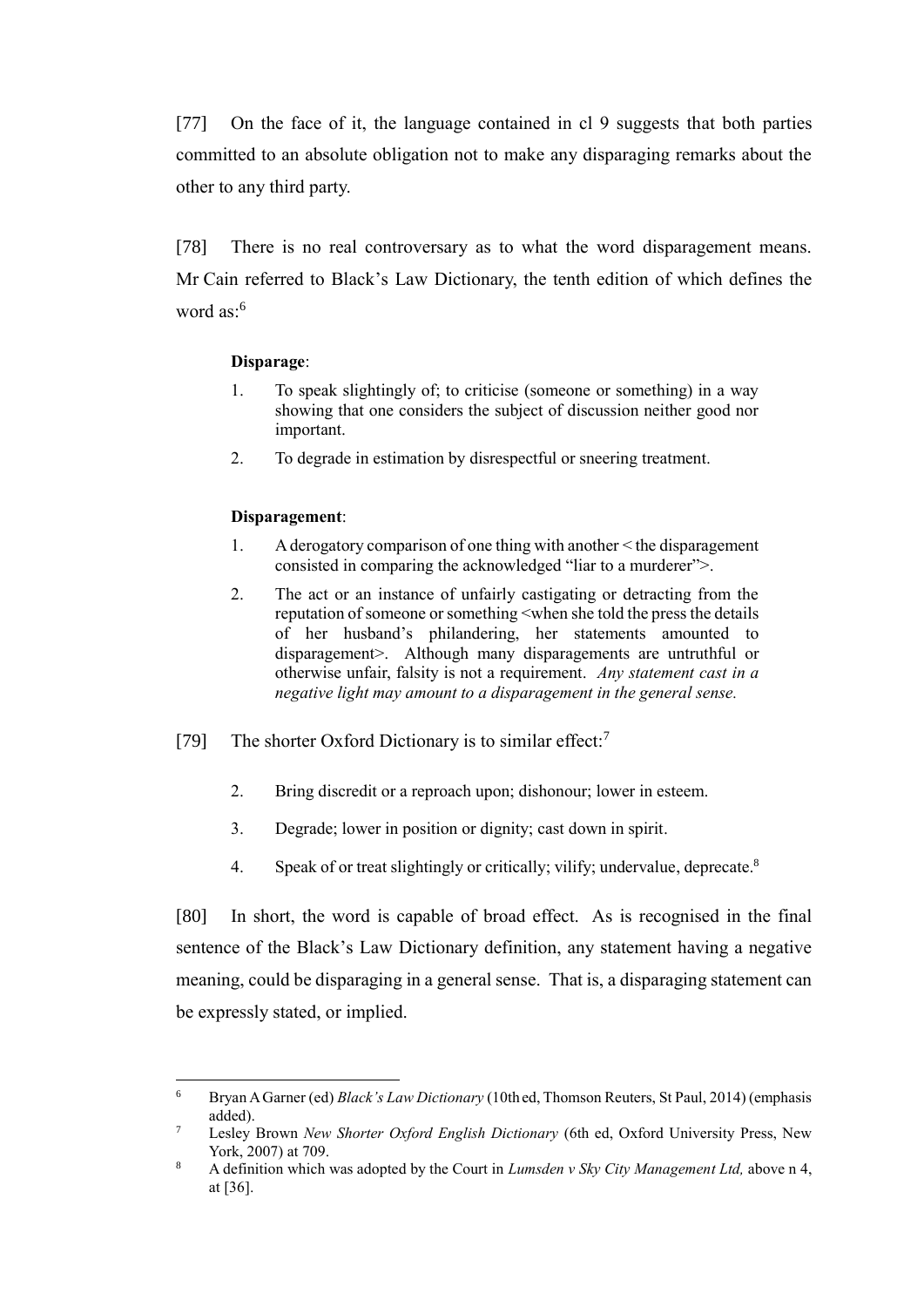- [81] However, there are several contextual factors which are relevant. They are:
	- a) The statement is contained in a document where an employer and an employee agreed to compromise employment-related differences.
	- b) In that context, the employer chose not to investigate the complaints that were before it, and the employee chose to resign.
	- c) An aspect of the agreement was that its terms, and the fact a settlement had been reached, as well as all discussions leading up to and surrounding the settlement, were to be strictly confidential, except as specified.<sup>9</sup>
	- d) In a related obligation, the employee agreed to comply with obligations of confidentiality under her employment agreement, which included a commitment not to disclose any confidential information as defined.
	- c) Finally, the parties agreed that, without any admission of liability by either party, there would be a full and final settlement of all matters arising out of the employment, and its cessation. $10$

[82] It is plain from the context that the disparagement clause related to the employment circumstances which had existed up to the point of resignation. Consequently, it must follow that cl 9 should not be construed broadly. It does not preclude either party from making any disparaging remark about the other in any circumstances.

[83] This much was common ground between the parties. Mr Cain submitted that comments which did not relate to matters arising out of the employment relationship between the parties would not be caught by cl 9. It was his submission that the clause provided an assurance that the employment-related issues that had been left unresolved would not be raised by either the employer or the employee with a third party to the detriment of the other party. He said that the effect of the clause was that

 $\overline{9}$  $^{9}$  Clause 8.

<sup>10</sup> Recital D and clause 10.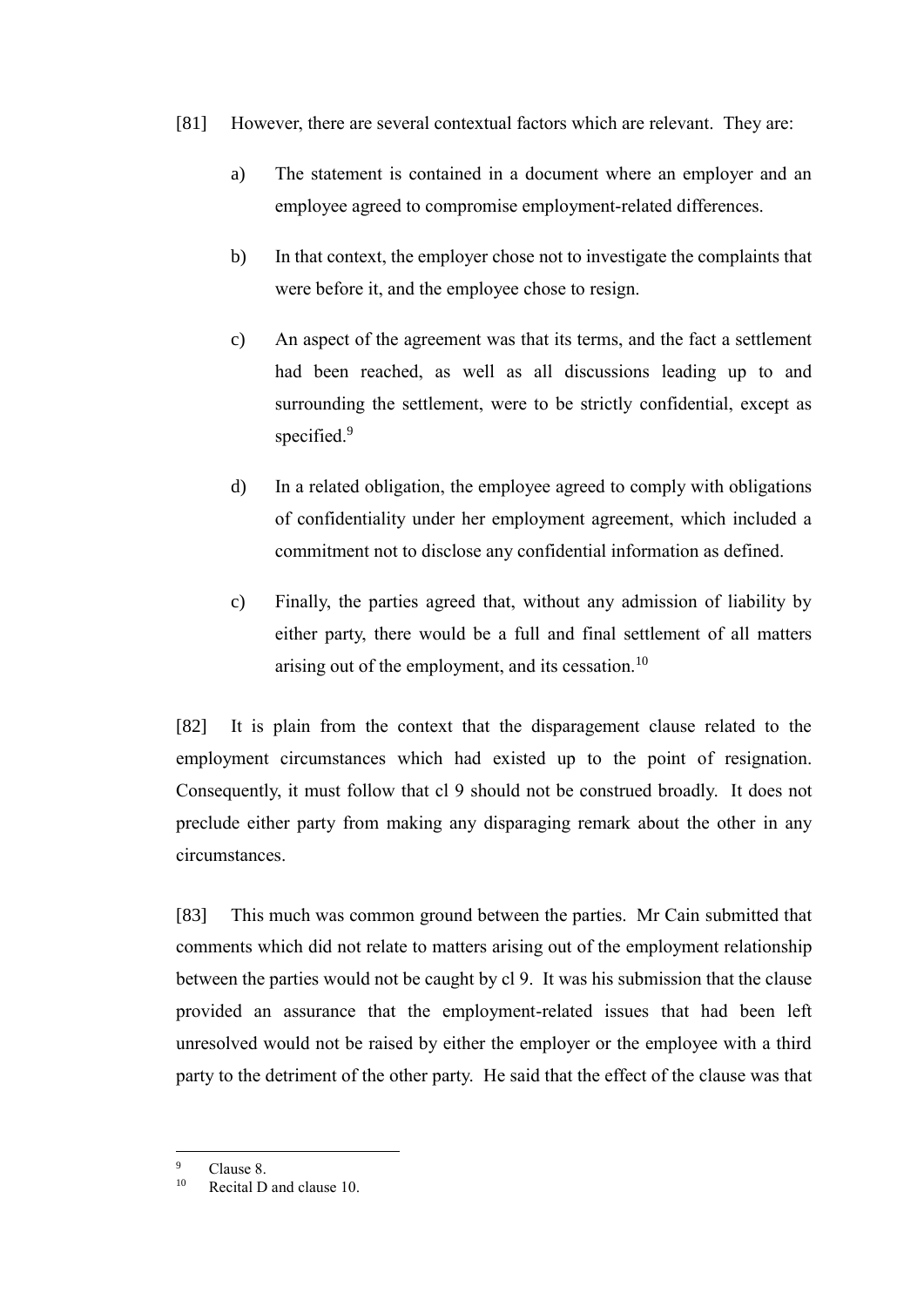NZTA was prevented from telling any third party, including prospective employers, about what had transpired during Mrs Byrne's employment with NZTA.

[84] To similar effect was Mr Harrison's acceptance that there needed to be a nexus between the purpose of the settlement agreement and the employment relationship problems which had led to it, and the application of the non-disparagement clause and its accompanying confidentiality provisions. He agreed that not every situation where there is a criticism, or an implied one, would be a breach of a non-disparagement clause of this nature.

[85] These submissions are consistent with my conclusion that not every disparaging remark one party might make about the other would fall foul of cl 9.

[86] For the purposes of this case, then, I find that facts relating to the reaching of the settlement, discussions leading up to it and surrounding it, were confidential; this included the related issues that were not investigated. Neither party could disparage the other by referring to these circumstances, either explicitly or implicitly.

[87] Given this conclusion, it is not necessary to consider whether by necessary implication there should be a term limiting the scope of cl 9, as was submitted by Mr Cain on a backup basis.

## **Second issue: was there a breach of cl 9 of the record of settlement?**

[88] The analysis of this issue must begin by considering the conclusions reached by Mr Sephton, which led him to make the request that Mrs Byrne be removed from the Project. There were several reasons.

[89] The first was that concerns had been expressed by Mr Johnson as to neighbourhood issues. Mr Sephton accepted at face value what Mr Johnson said without any further investigation.

[90] Second, Ms Hori-Hoult expressed her concerns about working in the same room as Mrs Byrne. This arose from the matters that had been the subject of complaint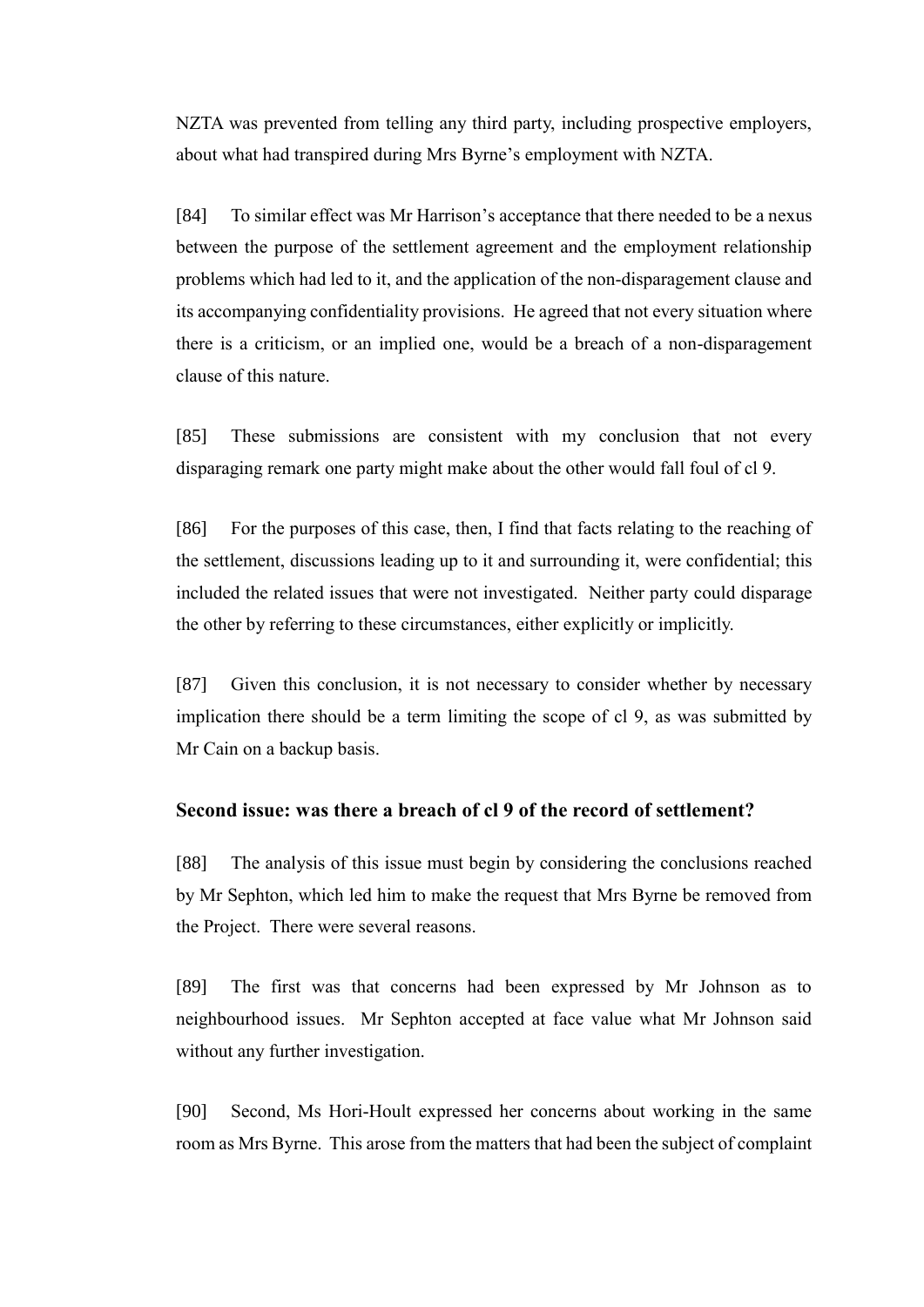that NZTA had decided not to investigate, deciding instead to settle all issues with Mrs Byrne.

[91] Third, NZTA was concerned about the personnel WSP Opus was utilising on the Project; specifically, it did not wish Mr Fear to continue as the engineers' representative and wanted Ms Devcich to return to provide the technical and business case support, with Mrs Byrne being removed from her role of contract administration support.

[92] Mr Sephton took HR advice from Mr Johnston as to what could be said when making a request for removal. Mr Johnston told the Court he gave advice that personal comments should be avoided; but he also said this would not preclude Mr Sephton from providing any reasons at all for the request.

[93] Mr Sephton did not advance any reason at all for the request when he spoke to Mr Parker, nor again when Mr Houba followed up the matter with him. That was contrary to Mr Johnston's advice, as he confirmed in his evidence.

[94] From Mr Houba's perspective, the request was puzzling because in the four months of employment with WSP Opus, Mrs Byrne's interactions with NZTA had led it to conclude that there were no performance or conduct issues.

[95] Mr Houba's inability to understand the reason for the request was compounded when he entered into what he described as a higher-level discussion with Ms Hori-Hoult. Again, no reason was given for Mrs Byrne's departure from NZTA.

[96] However, in the discussion he had on the matter with Mr Johnson, it was confirmed that there had been an employment law-related matter in respect of which there had been a confidential settlement. Since no other possibility had been mentioned, this statement inevitably led to a conclusion that the fact of the settlement was the reason for the request to remove Mrs Byrne. The various statements made by NZTA employees on the issue all suggested that the reason was one of substance to the point that Mr Houba reasonably believed that, were WSP Opus not to comply with the request, the company may lose the contract relating to the project.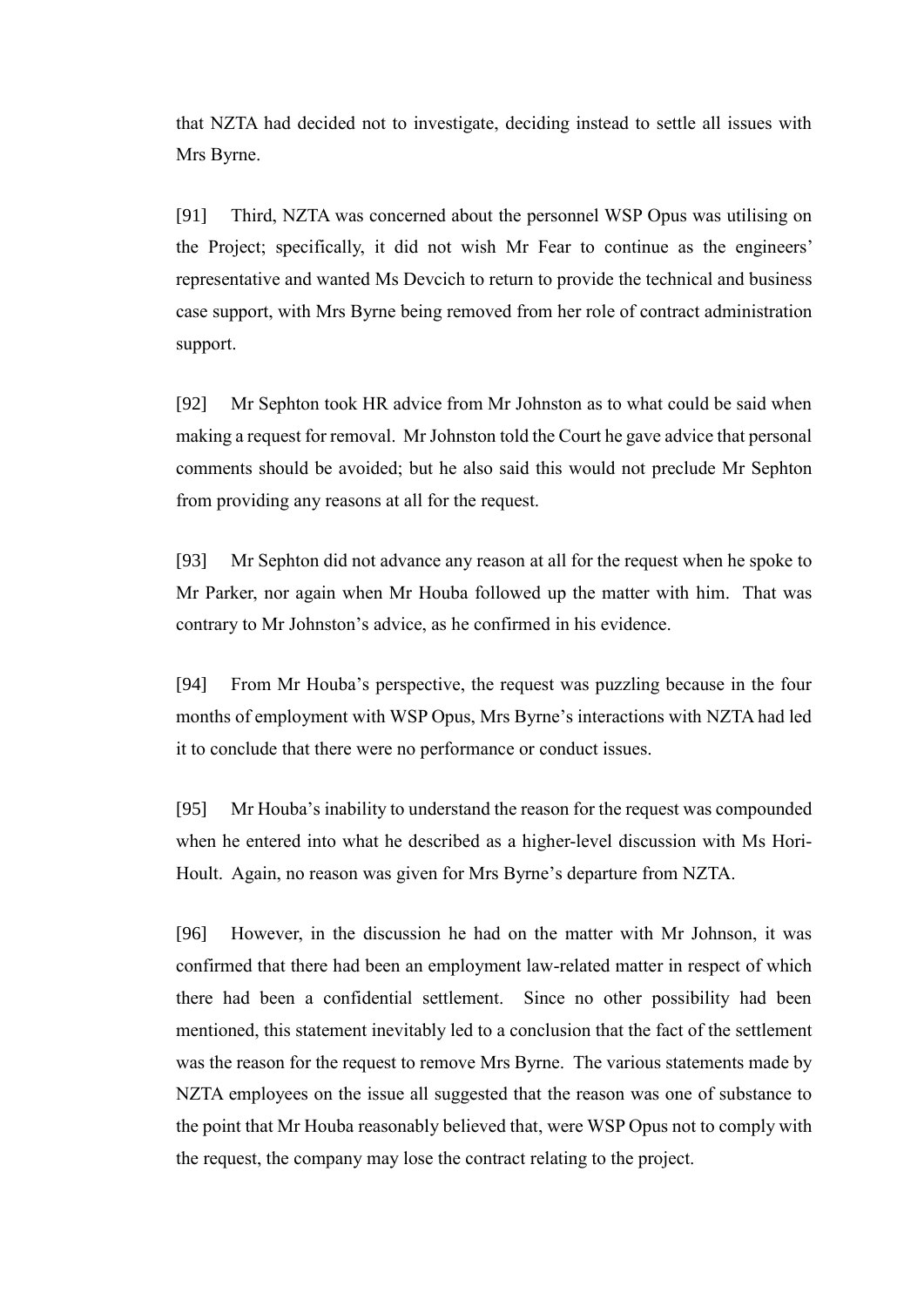[97] In the result, when Mr Parker and Mr Houba met with Mrs Byrne on 9 March 2018 to discuss these matters, Mr Houba told her that she was no longer required for work because NZTA had ordered her removal from the project. He told her he had been contacted by three people from the organisation directing her removal. When asked why, he said that confidentiality and legal reasons had been cited. Discussing her performance, Mr Parker confirmed she was more than capable of doing what was required of her.

[98] In the later conversation that day between her and Mr Houba when she requested the names of the three people he had spoken to, he again said NZTA had cited confidentiality and had not provided any reasons. But he also said, "You must have done something really bad for NZTA to request this."

[99] Finally, in this review of evidence, I record Mr Johnston's concession that, in all the circumstances, the statement made by Mr Johnson that the request for removal was because there was a confidential employment settlement in place between NZTA and Mrs Byrne had a "negative connotation". I agree.

[100] In summary, after the initial request to Mr Parker, Mr Houba approached no fewer than three persons to attempt to understand why the request was being made. This only served to exacerbate the disparagement. The initial refusal to provide any reason at all arose in circumstances where Mrs Byrne's performance, including interactions with NZTA staff, had been satisfactory. The subsequent confirmation that the request followed the confidential settlement inevitably led Mr Houba to believe that there was a significant reason impacting on Mrs Byrne's suitability to work on the Project. The totality of statements made on behalf of NZTA was disparaging.

[101] I find that, when considered in the context in which they arose, the remarks made amounted to a breach of cl 9 of the record of settlement.

[102] I referred earlier to the submissions made by counsel about two disparagement cases, *Skycity* and *Evans-Walsh*. 11 What these cases illustrate is that any assessment as to a breach of a non-disparagement clause involves consideration of the scope of

 $\overline{a}$ 

<sup>&</sup>lt;sup>11</sup> Above at para  $[72]$ (c).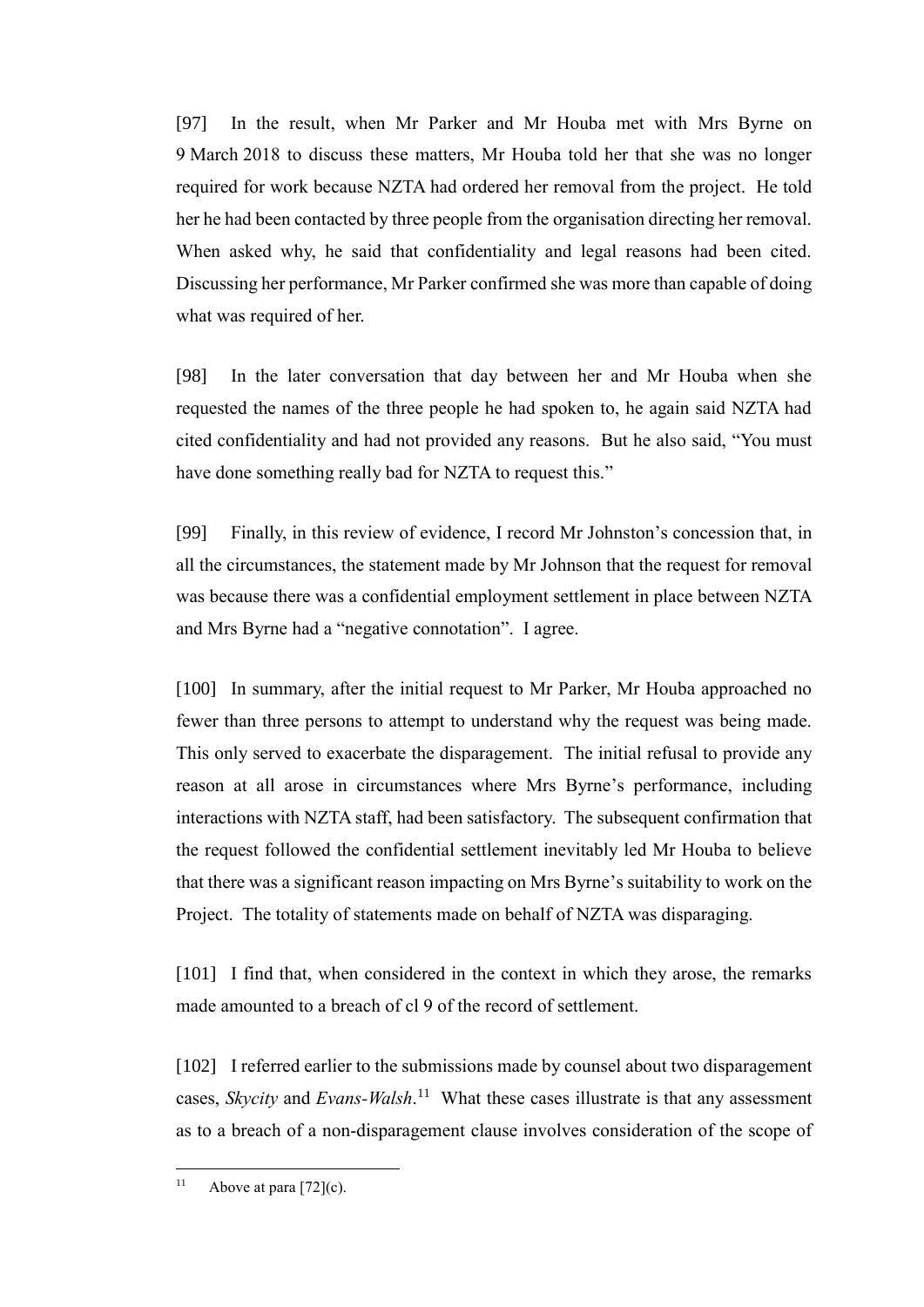the clause in the particular context, and as to whether the particular facts relied on amount in fact to a breach. It is a case-specific exercise. That being so, I am not assisted by a detailed review of those judgments, where the circumstances were very different from those which arise here.

[103] It was also contended that the request to remove Mrs Byrne was, in effect, part of a restructuring sought by NZTA. That request should therefore be understood as being a first step in that process, or, as Mr Sephton put it, Mrs Byrne's removal was "accelerated".

[104] I do not accept this submission. Whilst Mr Sephton and his colleagues at NZTA had discussed personnel issues, and indeed wished Ms Devcich to return to her role so that Mrs Byrne would not be a member of the Project team, this was not the focus of the request concerning Mrs Byrne. As already indicated, initially no reason was given, and ultimately the only reason given related to the confidential employment-related settlement. The assertion as to breach of cl 9 requires a focus on the statements made by NZTA, and not on matters that were not articulated.

# **Third issue: were the steps taken appropriate in light of health and safety obligations?**

#### *The legal framework*

[105] Mr Cain submitted that NZTA's statutory health and safety obligations trumped the terms of the settlement agreement. He said this was because NZTA had serious concerns about Mr Johnson's health and welfare.

[106] It is evident from Mr Sephton's evidence that the primary concern which triggered the chain of events resulting in the request related to what he had been told by Mr Johnson about neighbourly disputes involving him and his wife on the one hand, and Mr and Mrs Byrne on the other. These concerns were reinforced by what he was told by Ms Hori-Hoult.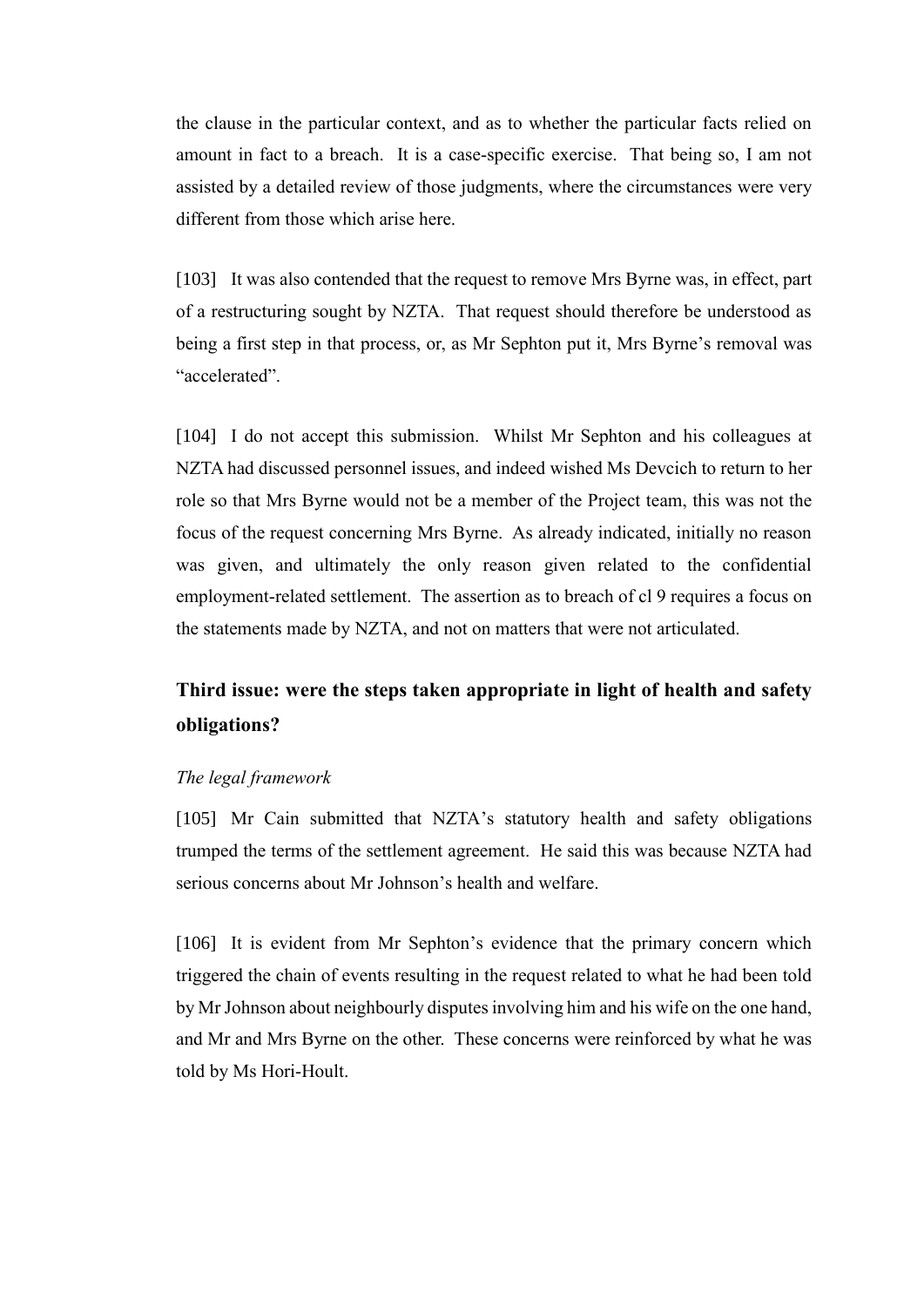[107] He concluded that there was a "significant risk of aggressive behaviour" from Mrs Byrne if Mr Johnson was required to work with her. That led him to make the request, as already explained.

[108] Then, it was submitted that the plain words of the settlement agreement could not be stretched to impose an obligation on either party to prevent them from meeting their statutory duties under the HSW Act.

[109] Finally, it was argued that cl 4.3 of the CCCS confirmed the NZTA's ability to take the step it did on health and safety grounds; that is, it had a right to approve personnel to be involved on the Project.

[110] There is no doubt that NZTA was a PCBU for the purposes of the Project, holding a range of responsibilities and obligations under the health and safety legislation. That much is not in dispute.

[111] What is in dispute is whether it could legitimately rely on the existence of those obligations to justify the steps it took.

### *The evidence*

[112] The Court has received a great deal of evidence from each party as to the pros and cons of the neighbourhood disputes, which was the primary factor relied on by Mr Sephton in making his decision on health and safety grounds. Most of the evidence produced to the Court relates to events that occurred after Mrs Byrne's withdrawal occurred.

[113] It is evident that relationships amongst persons who live in the community in which Mr and Mrs Johnson and Mr and Mrs Byrne reside have become acrimonious. Endless allegations and counter-allegations have been made.

[114] Earlier this year, proceedings came before the District Court under the Harassment Act 1997; the result was that the parties all gave undertakings not to harass each other. That court also made non-publication orders in respect of the evidence which both parties had placed before the court.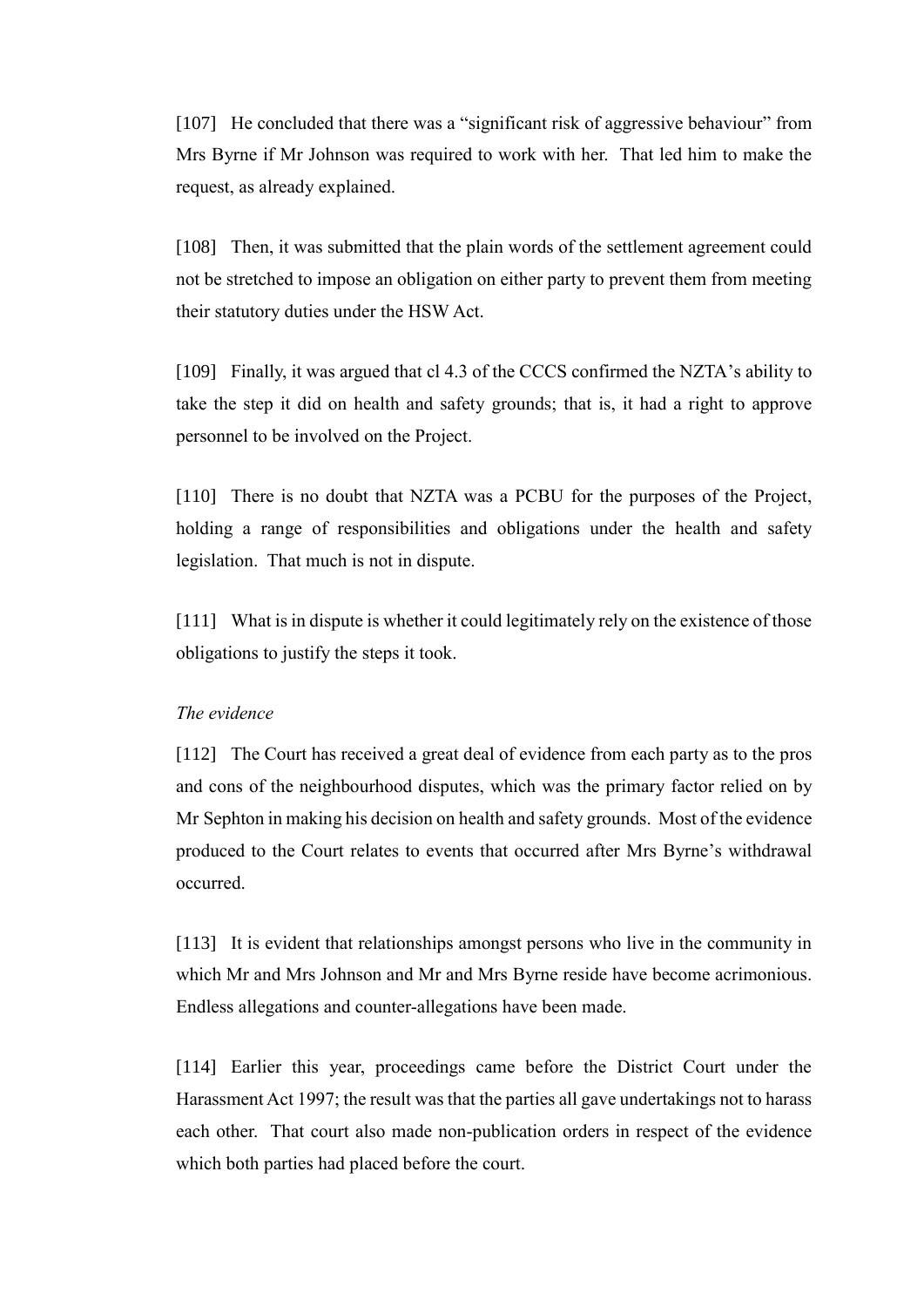[115] So as not to undermine the non-publication order, I will not detail all the evidence of what each party says about the other as to their disputes. There are, however, several points which should be made about those issues.

[116] Much of the evidence involves concerns that were plainly overstated and fuelled by personal animus between the parties. Two examples of events that occurred after the giving of the undertakings may be given. An assertion was made by Mr Johnson concerning Mrs Byrne about an event that occurred the day after the District Court proceedings just mentioned. There was incontrovertible evidence before this Court that, following that hearing, Mrs Byrne returned to Wellington, where she is currently employed. She said she had returned directly to her job; she produced confirmation of air travel arrangements from Air New Zealand. If accepted, that meant she could not have been at her property in Northland when Mr Johnson asserted she was. Asked to comment on this evidence, Mr Johnson said he disbelieved it, preferring to rely on observations made by members of his family, as he had not been present. That evidence was not credible. I find Mr Johnson's views were fuelled by the acrimony.

[117] The second example to which I refer relates to the unilateral actions of Mr Byrne, which, as I will explain later, Mrs Byrne was largely unaware of. These steps were taken from a misguided sense of loyalty to her. The most recent example was the distribution of a flyer regarding the Employment Court proceedings by Mr Byrne at the offices of WSP Opus on the last working day prior to the commencement of the hearing. This and other public utterances he has made have done nothing to resolve either his wife's difficulties, or the neighbourhood issues; they have only exacerbated them.

[118] Next, Mr Sephton's decision to authorise the installation of a camera on the dashboard of Mr Johnson's vehicle, which it supplied, to capture what he described as "untoward behaviour" on the rural road on which Mr and Mrs Johnson live, was a most surprising step. The use of that device predictably inflamed the circumstances, because, for example, it led to regular video recordings being made for the purposes of the neighbourhood dispute. Mr Sephton justified his decision to do so on health and safety grounds but appears to have done so without any proper consideration of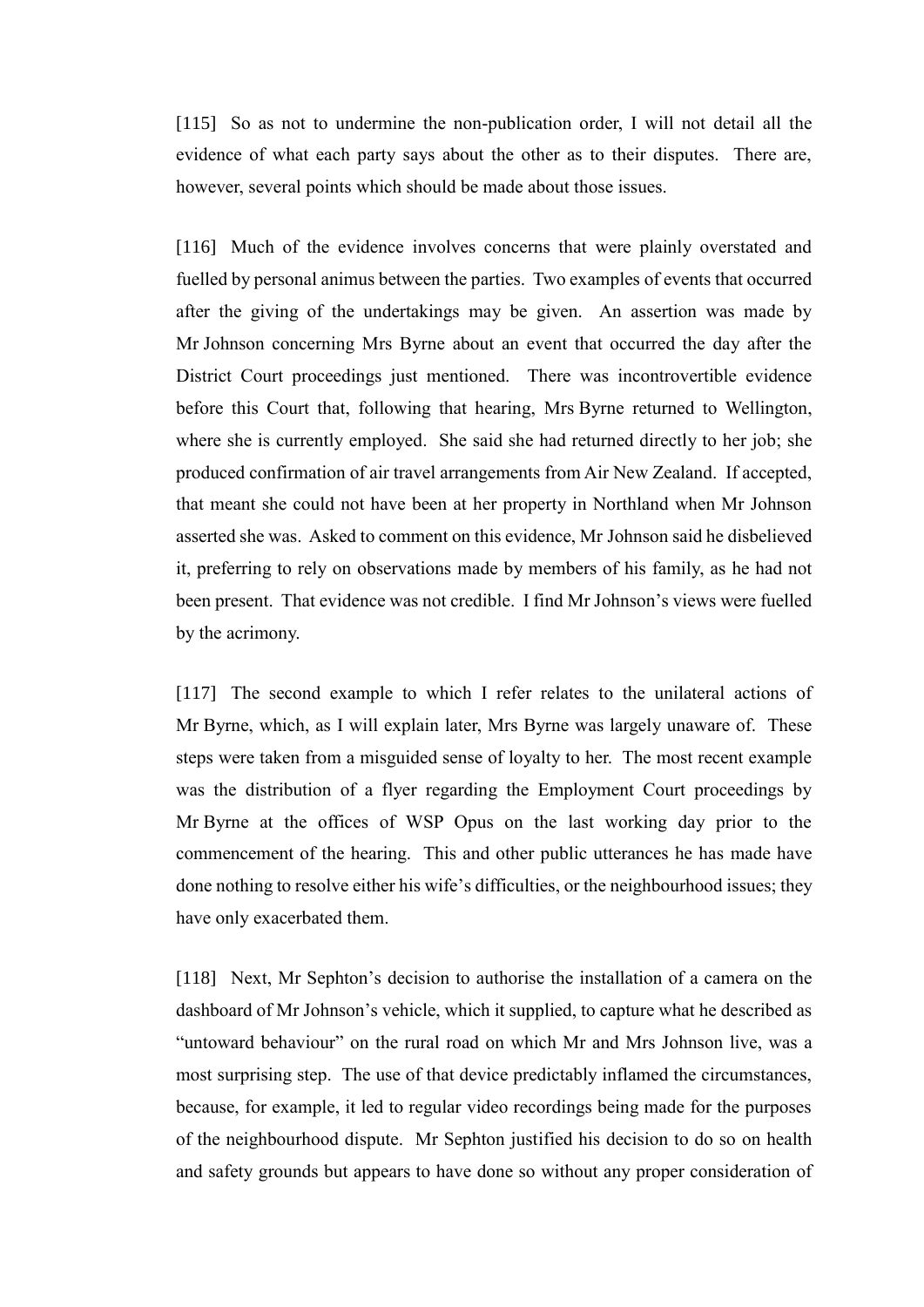the context in which it would be used or by any reality testing of what Mr Johnson told him.

[119] The consequence of this evidence being placed before the Court is that it has placed a spotlight unnecessarily on events which were, at best, peripheral and of little assistance to the Court. NZTA witnesses suggested that the post-withdrawal events showed Mr Sephton had reached the right conclusion in asking for Mrs Byrne's withdrawal on health and safety grounds. But that overlooks the fact that an obvious and significant contributory cause to the ongoing acrimony between the neighbours was the fact of Mrs Byrne's removal from the project, after Mr Johnson raised his personal concerns. The step taken by NZTA, and the way it undertook it, inflamed the poor relations.

[120] The proper focus has to be on the circumstances as they existed at the time of the request for withdrawal.

[121] Curiously, although Mr Sephton said he had health and safety concerns which related to a risk of aggressive behaviour by Mrs Byrne based on what he had been told by Mr Johnson, the issue of her continued role in the Project was not presented in that way. It was presented purely as an issue of what was described by Mr Sephton as "Client's prerogative" to determine who would work on the Project, with no reason being given for the request at all.

[122] In light of the findings I have made as to the scope of cl 9 of the record of settlement, it is obvious that there could have been no impediment to a health and safety concern being raised in light of Mr Johnson's concerns.

[123] At the time Mr Sephton made his decision, NZTA staff appear not to have considered s 34 of the HSW Act if health and safety obligations were to be relied on. It provides that, if more than one PCBU has a duty in relation to the same matter under the statute, each PCBU with that duty must, so far as is reasonably practicable, consult, co-operate with, and co-ordinate activities with all other PCBUs having the same duty. A failure to do so is an offence.<sup>12</sup>

 $\overline{a}$ 

<sup>12</sup> See for example *WorkSafe New Zealand v Phil Stirling Building Ltd* [2019] NZDC 10608.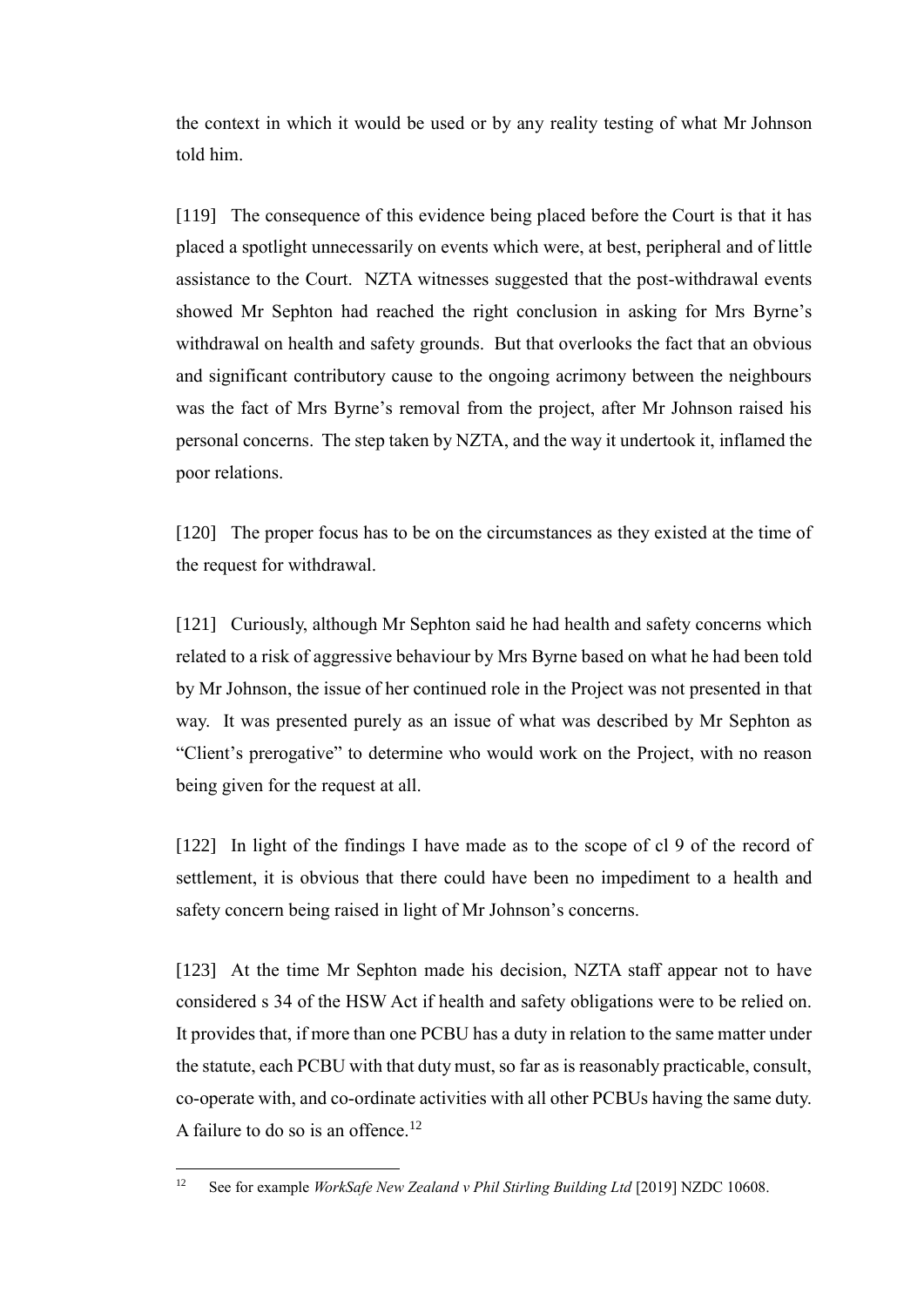[124] Both WSP Opus and NZTA were PCBUs, employing personnel who were required to interact with each other. The primary concern held by NZTA related to the potential interactions between a NZTA employee, Mr Johnson, with a WSP Opus employee, Mrs Byrne.

[125] Assuming for the moment that the concern held by NZTA as regards Mr Johnson's health and safety was appropriate, it had a statutory duty to "consult, co-operate with, and co-ordinate" with the other PCBUs involved. These are obviously broad terms which require constructive dialogue.

[126] The non-disparagement clause did not preclude NZTA from undertaking its s 34 obligations properly; as I have found Mr Sephton could have discussed with Mr Parker and/or Mr Houba the issues Mr Johnson had raised concerning poor neighbourly relations with Mrs Byrne.

[127] This is not a mere technical point. Constructive dialogue might well have given rise to an acknowledgment that Mrs Byrne had worked effectively for some four months with Mr Sephton and his colleagues without any particular difficulties. Both sides of the neighbourhood dispute were able to enter into mutual undertakings subsequently, which suggest that they could and can exercise common sense on those difficult issues if need be.

[128] I conclude that constructive dialogue at the time was not only a statutory obligation which the NZTA did not fulfil but one that could have avoided many of the difficulties which followed.

[129] I find that a consideration of the issues raised under the HSW Act do not justify statements which were made on behalf of NZTA in breach of cl 9.

# **Issue four: remedies**

[130] Mr Harrison submitted that the Court should make a declaration that NZTA had breached the record of settlement and make a compliance order requiring it to comply with the obligations in that document. He said that Mrs Byrne wishes to be sure that NZTA will not take into account the employment relationship problems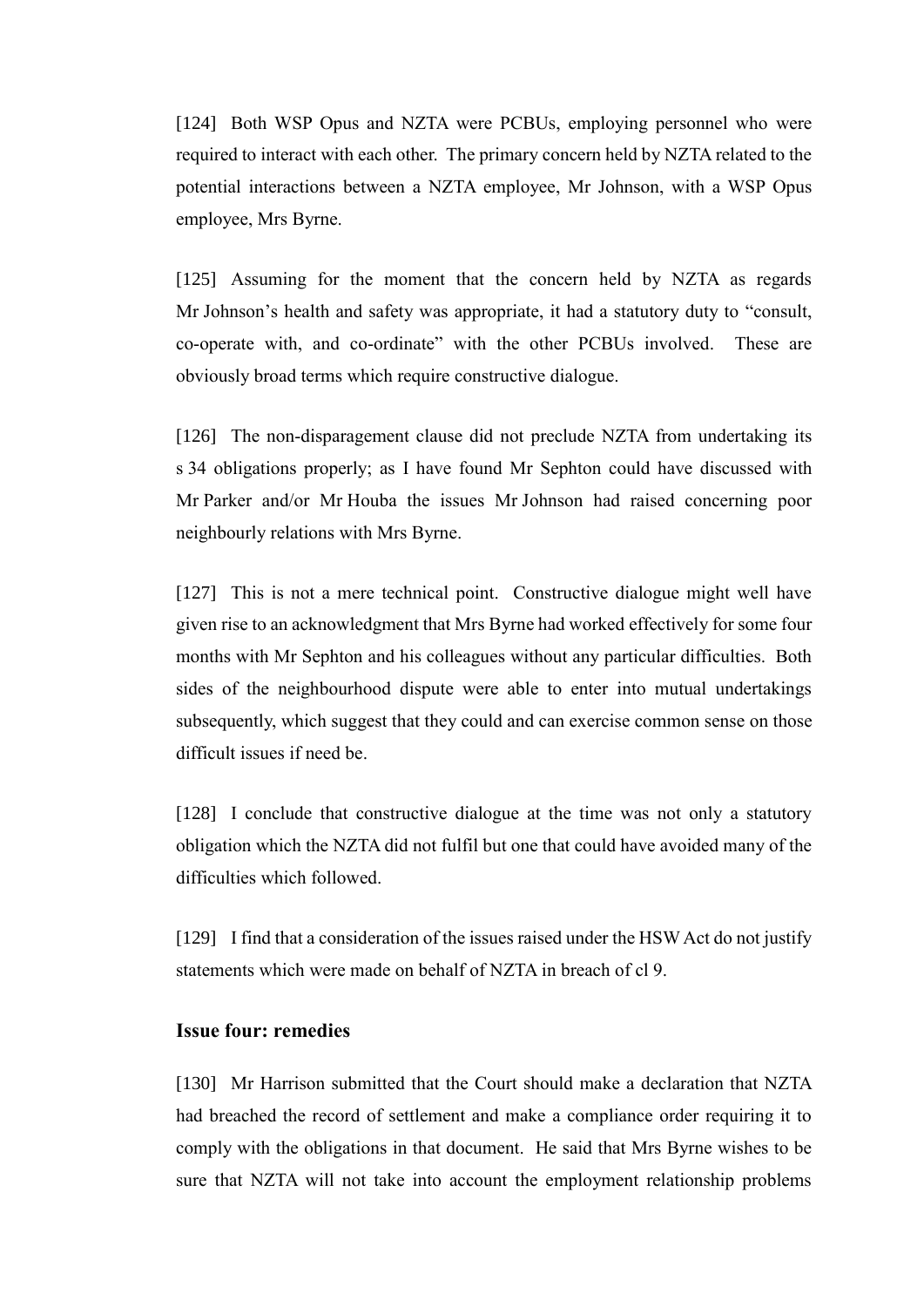which occurred prior to the settlement when assessing, or commenting on, her suitability for any position over which NZTA may have influence. It was argued that this is not an unreasonable request in the particular circumstances.

[131] A penalty was also sought; Mr Harrison, however, did not press that application, stating that it was a matter for the Court having regard to the factors set out in s 133A of the Act.

[132] For NZTA, it was not argued that a declaration should not be made. Rather, it was submitted that for a range of reasons, neither a compliance order nor a penalty would be appropriate.

[133] First, Mr Cain submitted that NZTA had acted in good faith, had said only what it thought was necessary to have Mrs Byrne removed from the Project in order to ensure its employees were safe, that it genuinely believed its actions were not in breach of the record of settlement, and that, having regard to the acrimonious dispute between the Johnsons on the one hand, and the Byrnes on the other, NZTA was justified in maintaining its concerns as to health and safety.

[134] I have already explained that Mr Johnson's concerns could and should have been dealt with by constructive dialogue. I do not accept the submission that what was said on behalf of NZTA was appropriate; or that the holding of genuine but incorrect beliefs should mitigate against the making of a compliance order.

[135] It was also submitted that the behaviour and conduct of Mr and Mrs Byrne rendered it inappropriate for the Court to exercise its discretion to grant a compliance order, citing in particular steps taken by Mr Byrne on a number of occasions in which he became strident in his criticisms of NZTA and Mr Johnson. The Court was urged to accept that Mrs Byrne must have been aware of her husband's remarks and that her evidence to the contrary was not credible, particularly as she had on a previous occasion when still an employee of NZTA threatened to involve her husband in her employment relationship problem. It was submitted Mrs Byrne believed she could get away with criticising NZTA by making such comments through her husband and that she was also using him to intimidate Mr Johnson.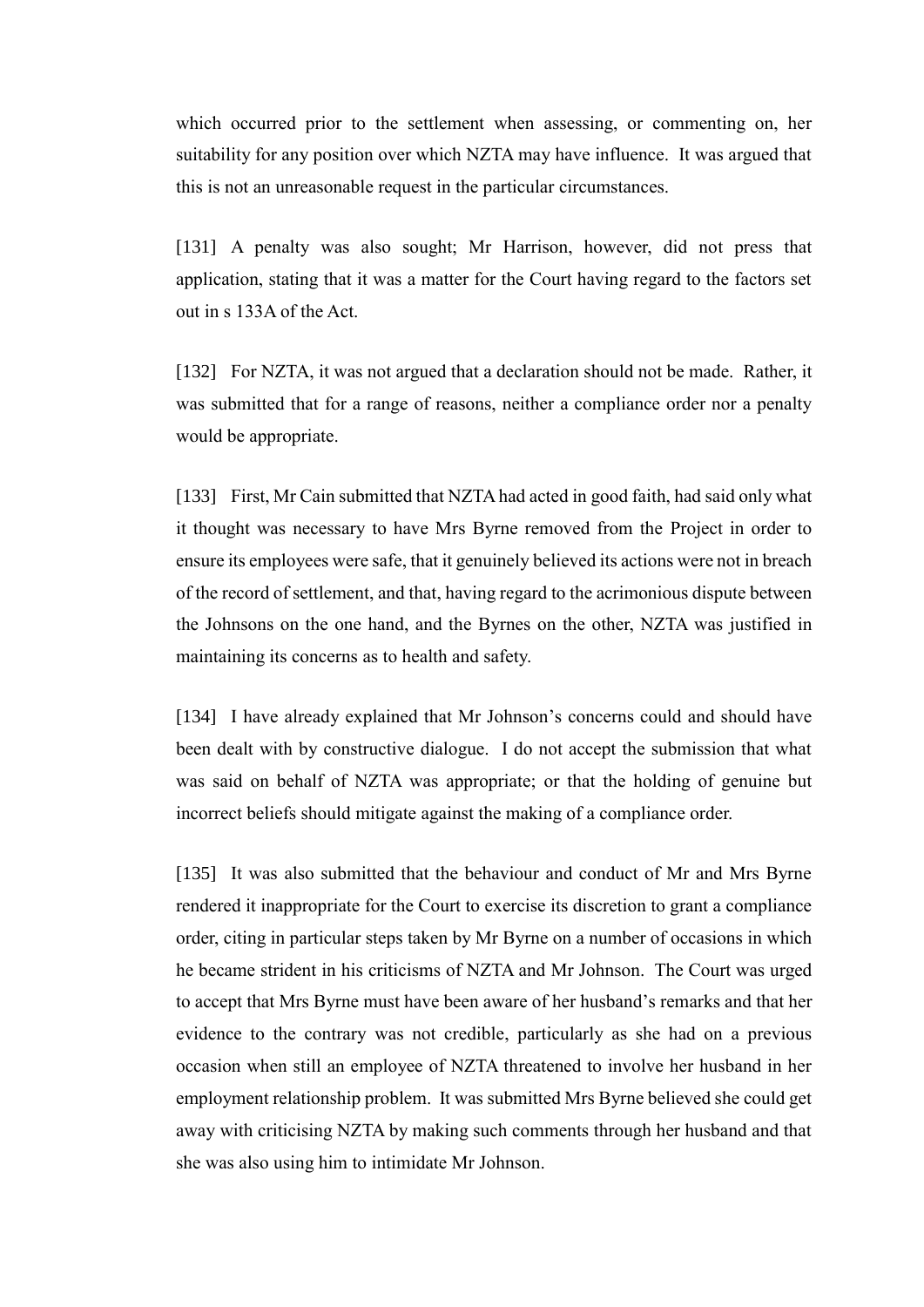[136] This submission was founded on several communications which were sent in the name of Mrs Byrne – for instance, two to NZTA when she was employed by the agency, and later to the Police. However, it is obvious the language used in those emails was not that of Mrs Byrne; moreover, it is inherently unlikely she would have sent them in the circumstances which existed on each such occasion. Also relied on were various other communications which Mr Byrne himself acknowledges he sent – to neighbours, to a blogsite, in the flyer mentioned earlier, and in emails to one of Mr Johnson's employers. In all of these, unnecessary critical remarks were made by Mr Byrne.

[137] Both Mrs Byrne and Mr Byrne said she was unaware of such initiatives, and indeed both acknowledged Mrs Byrne had told her husband to desist from making critical statements of NZTA. Nonetheless, he persisted.

[138] I have already found that Mr Byrne acted unilaterally on these matters; it is also to be noted that Mr Johnson, in his diary recording what he considered were untoward events, primarily recorded the activities of Mr Byrne, rather than Mrs Byrne.

[139] As a relatively new immigrant, Mrs Byrne faced hardship and was at times quite isolated. Since May of this year, she has had to live apart from her family whilst working in Wellington as a direct result of the circumstances reviewed in this judgment.

[140] Unsurprisingly, she has had to rely on the support of her husband, notwithstanding his unilateral actions.

[141] Standing back, I am satisfied Mrs Byrne was unable to persuade Mr Byrne to desist from making the criticisms he did of NZTA.

[142] Nor is it correct to assert that Mrs Byrne used Mr Byrne to intimidate Mr Johnson. This is not only for the reasons just discussed but also because Mr Johnson is a person well able to handle himself and resist intimidation.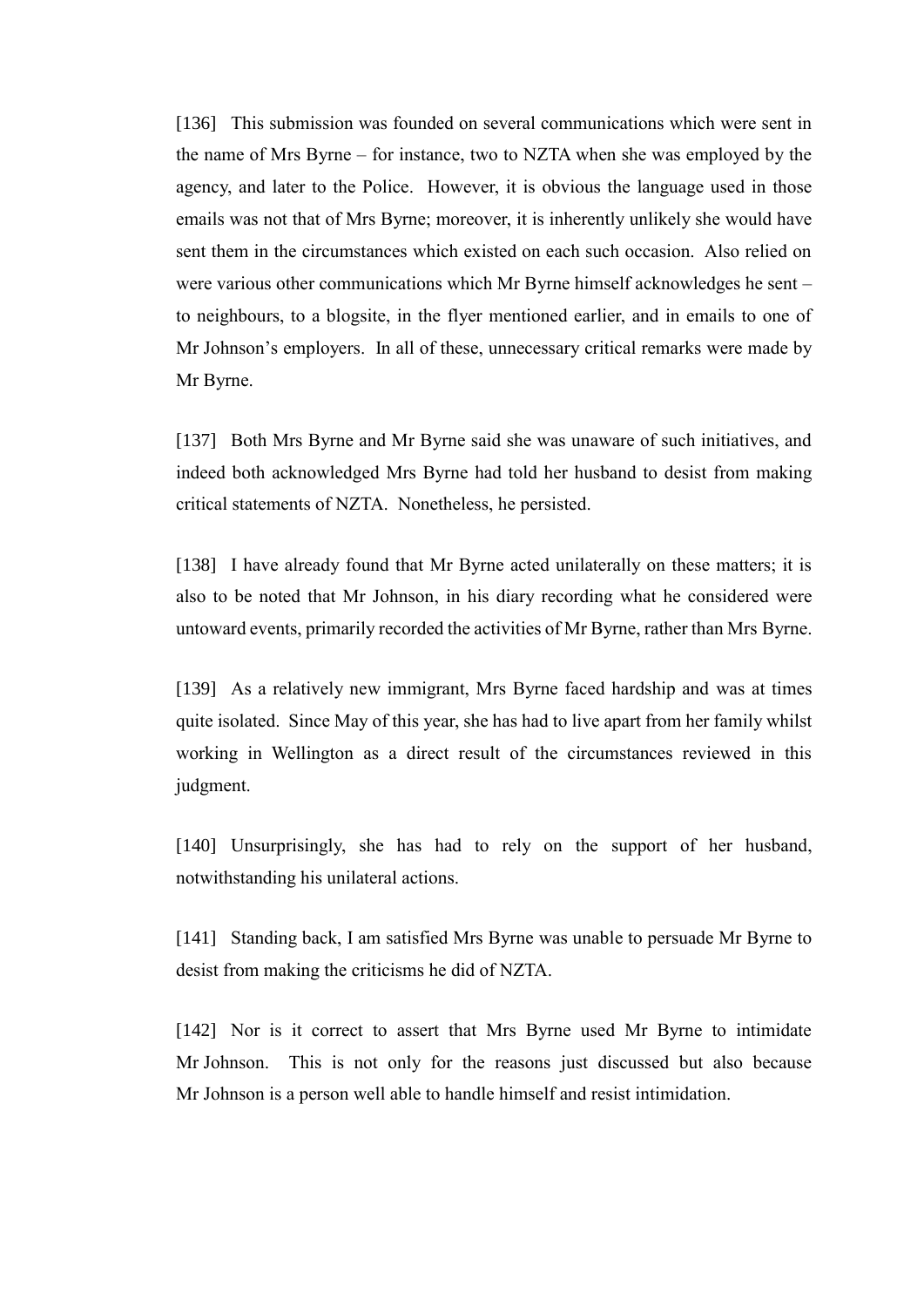[143] Next, I refer to a submission that was made as to the effect of the confidentiality clause in the settlement agreement which allowed Mrs Byrne to inform Mr Byrne of the terms of settlement on the basis he would maintain confidentiality as to the terms. It was submitted that this obligation had been breached and that this was a yet further reason for denying relief. I am not persuaded that this is the case. Although Mr Byrne has made various extravagant claims about NZTA, at no time did he refer to the terms of settlement, as recorded. I am not persuaded that, in all the circumstances, Mr Byrne's remarks rule out the making of a compliance order.

[144] Mr Cain also strongly emphasised the ongoing neighbourly disputes as being a reason for concluding that NZTA's concerns as to the safety of its employees continue to be valid. However, that submission does not acknowledge the fact that there was a legitimate path for NZTA to follow with regard to health and safety issues without disparaging Mrs Byrne in breach of the record of settlement. The NZTA submission comes close to repeating its defence that breach of the non-disparagement clause could be excused.

[145] Standing back, what does not seem to be appreciated by NZTA is the significant consequences which arose for Mrs Byrne as a result of the way in which this issue was handled. She has been forced to obtain work away from the Northland region, which has required her to live away from her family for long periods.

[146] In my view, although NZTA faced a challenging situation when informed of the neighbourhood issues by Mr Johnson, they were issues which could and should have been discussed constructively with WSP Opus.

[147] What was not permitted was the making of any statement based on the circumstances giving rise to the settlement agreement which had not been investigated.

[148] In advancing the submissions placed before the Court, that distinction was not acknowledged for NZTA. Rather, a defensive approach was adopted. Accordingly, it is necessary to make a compliance order.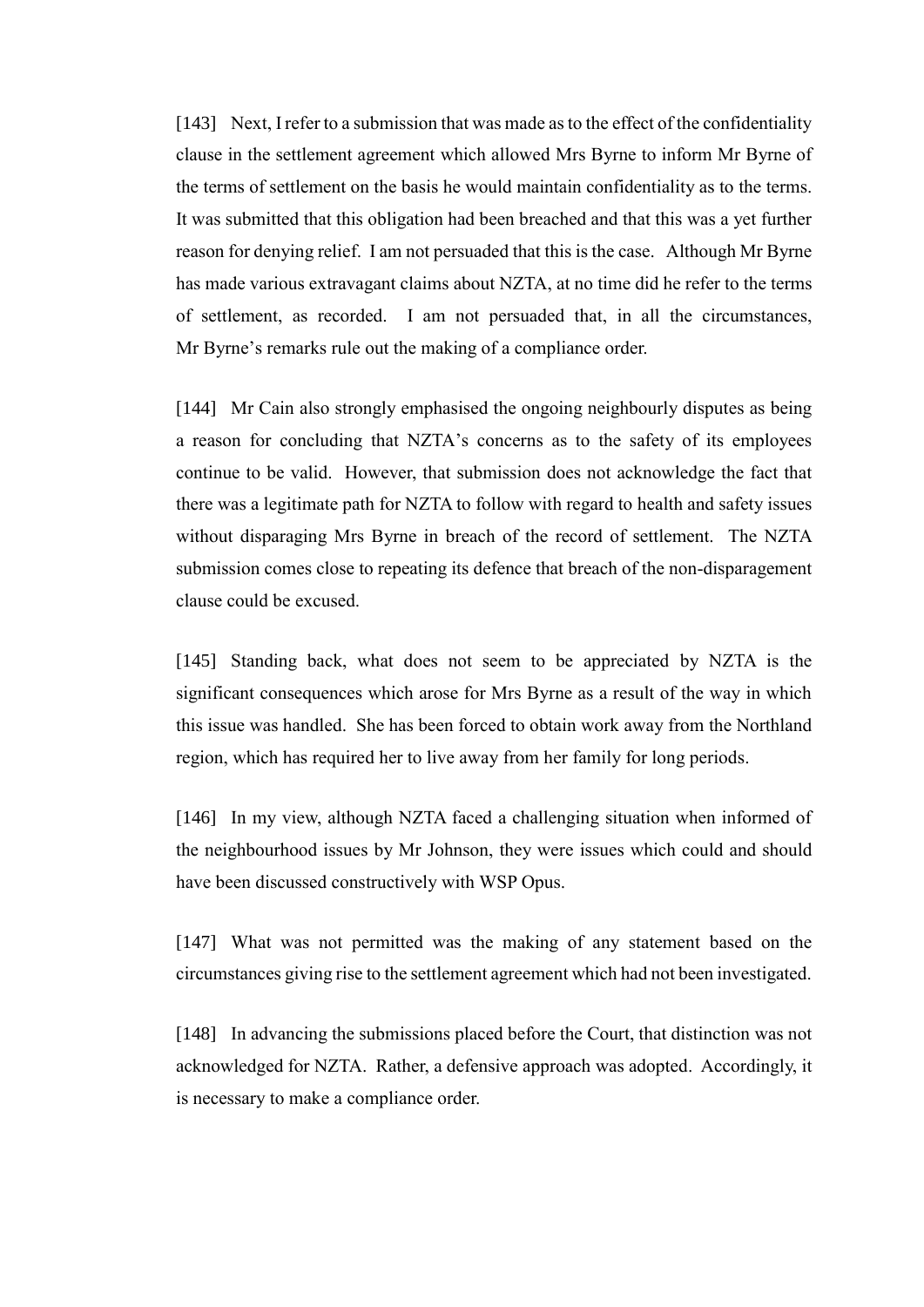[149] Although there has been serious consequence for Mrs Byrne because of the way the issues were handled by NZTA, I consider that the equities of the situation will be satisfied by the making of a declaration and compliance order, and that an order of penalty is not appropriate in the circumstances.

## **Non-publication**

[150] At the commencement of the hearing, NZTA applied for non-publication orders in respect of three colleagues of Mrs Byrne at NZTA when she was an employee of that agency.

[151] Two of them did not give evidence, and there was no real opposition to non-publication of their names being ordered in the circumstances, an option which I agree is appropriate since they have not had the opportunity of being heard. I have anonymised their names accordingly.

[152] The position relating to Ms Hori-Hoult, who did give evidence, is different. She was one of the two NZTA employees who expressed views that led to Mr Sephton's conclusion that removal should be sought. But it is also to be noted that the decision to seek Mrs Byrne's removal from WSP Opus was not one she made, and she is not to be criticised for it.

[153] Mr Cain submitted that, in all the circumstances, publication of her name and identifying details in the Court's decision could cause irreversible damage to her reputation.

[154] I consider that submission to be overstated. I also note that no evidence was called by NZTA to support the contention of potential harm to Ms Hori-Hoult's reputation.

[155] In my view, given the nature of the issues before the Court, the principles of open justice outweigh Ms Hori-Hoult's reputational interests. The high threshold for non-publication has not been made out.<sup>13</sup>

 $13$ <sup>13</sup> *Crimson Consulting v Berry* [2017] EmpC 94, [2017] ERNZ 511; *XYZ v ABC* [2017] NZEmpC 40, [2017] ERNZ 175 at [61]-[72].